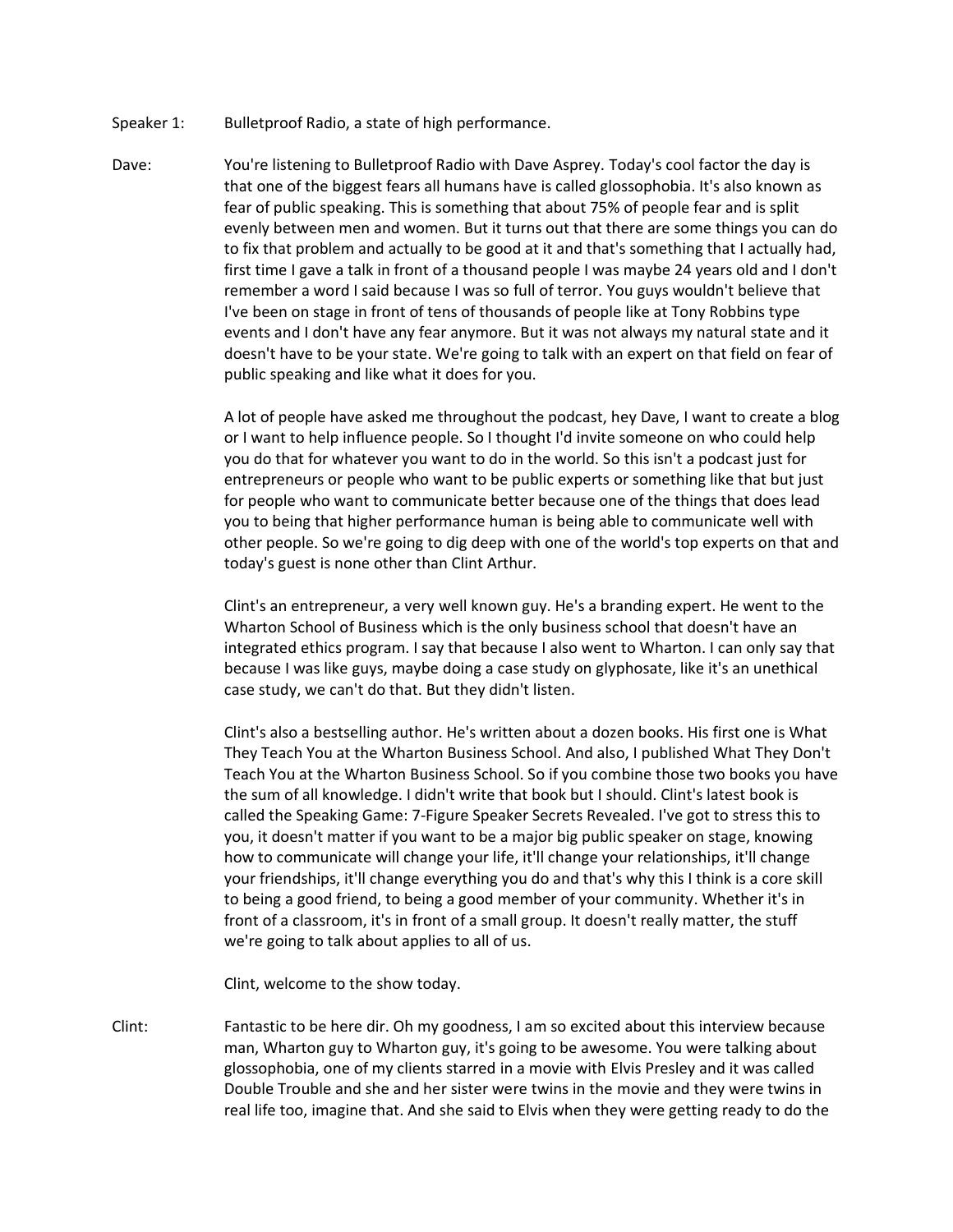first scene, she said, "Elvis, I have to admit to you, I am nervous." And he said, "Honey every time I go on stage I get them butterflies in my stomach. That just means you're alive."

I feel like you Elvis could get butterflies and Bruce Springsteen famously said he's going to quit performing if he ever stops getting butterflies in his stomach, if these kinds of major international celebrity performers can feel nervous about getting in front of an audience and doing their thing, then I believe anybody has a right to feel nerves, butterflies, performance anxiety, stage fright, whatever you want to call it, and you should really anticipate it and just expect that that could be a portion of your experience when you're presenting or speaking in front of an audience. So that's really the first step in becoming a great communicator is understanding that even Elvis had issues and it's cool.

- Dave: Clint, you didn't, like me, you didn't always start out this way. You spent a huge amount of time doing personal development work, transformational work. You talk about how in 2008 you were with a shaman at a retreat who told you you don't know it yet but you're already dead. You done some really deep kind of out there work. You've run a breast fed butter company for five star hotels for 17 years. You're not just this entrepreneur celebrity guy, that's like one aspect of you. I want to talk about the personal development work you did to be comfortable showing up the way you do in the world today. What did you do and why did you start doing it?
- Clint: Really, what didn't I do? I was driving a taxi in Los Angeles. That came out of a shock in my personal life, like, after I graduated from Wharton I went home to get the accolades from my parents. What happens, they get into the biggest argument of all time, my dad storms out of the house. I turn to my mom and I said, "You know mom, the way he resents you all these years, the way you've been fighting constantly for decades, have you been cheating on dad?" She just sits there. And she's sitting there I'm thinking to myself, I can't believe I just asked my mother that question. What kind of smart ass kid asks his mom a question like that. And then I'm thinking why ain't she answering the question.

And then finally she looks at me in the eyes and says, "He's not your real father. Your real father was a doctor at the fertility clinic we went to for six years and you look just like him." Imagine how you would feel if suddenly everything you thought you knew about who you were, poof. That was the beginning of my transformation because the first thing I did was I called the Investment Bank on the 87th floor of Number One World Trade Center and said, no thanks guys, I really don't want to be an investment banker anymore. I'm moving out to Hollywood to start going on auditions and writing screenplays and trying to discover who am I.

That's the big question in every work of art, every movie, every book is really about who are you. Who am I. That put me behind the wheel of a taxi. For six years I drove a yellow cab in Los Angeles and on New Year's eve of the millennium, maybe you were getting Y2K money out of an A.T.M. I was driving a cab in L.A. And in the backseat that night were these two guys who were M.B.A. interns at Goldman Sachs and I was overhearing their conversation. "Did you hear about Mr. Carrera. They made him a partner. Right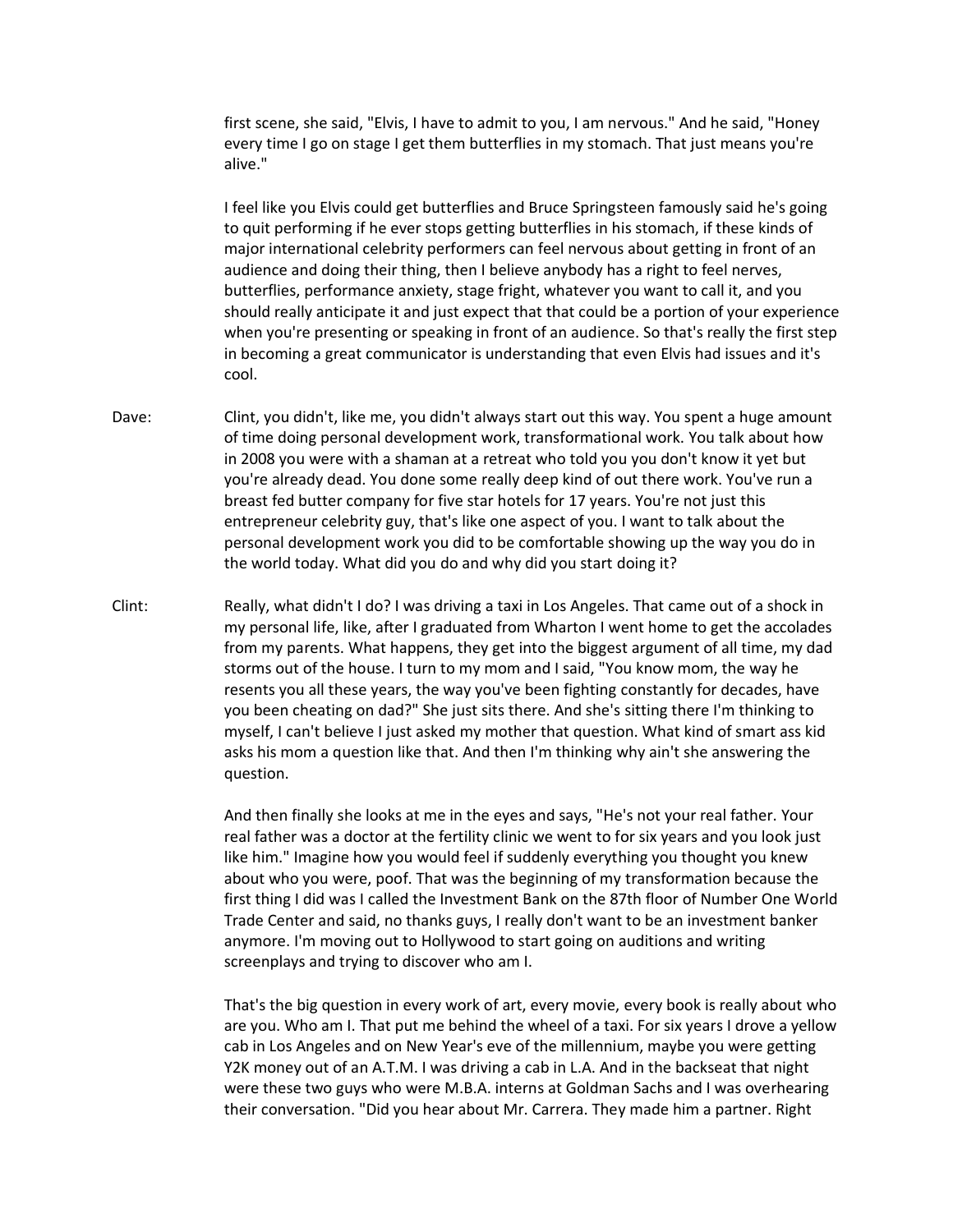before the Goldman I.P.O. he cashed out a gazillion dollars." I turn around and I'm like, "Are you guys talking about Chris Carrera?" They go, "How do you know Mr. Carrera?"

Chris Carrera was a pledge in my fraternity. When I was the pledge master at Wharton, I used to make those little punks dance around the living room of the fraternity house with their tighty-whities on top of their heads and now this kid just cashed out a gazillion bucks and I'm driving a cab on New Year's Eve in the millennium. I made \$513 that night. I went back to my little boat in Marina Del Rey, climbed into my bunk with all my clothes on under my heavy down comforter because it's freezing on the boat and there's no heat or electricity or water on the boat and I'm thinking where's Chris Carrera tonight. Partying at the Rainbow Room. How long can I keep throwing away my life like this? How am I going to get out of this?

Dave, my resume at that point had one line item, Yellow Cab Company. My dad's friends were mercilessly making fun of the fact that I was the Wharton taxi driver. And I didn't know how I was going to do it but that's the night I swore an oath that I was going to quit writing forever, that I was going to transform who I was and how I was showing up in this world so that I could try to dig myself out of this ditch. And if I could do that then truly anything in the world is possible. And I did it with personal self-help work.

The first thing I did was I took a class out of the Learning Annex catalog. That evolved into another six month class called Life Transformation. While I was in a Life Transformation class I took the sterling men's weekend. Do you know about that?

- Dave: No.
- Clint: That's 200 guys in a room for a weekend, an intense primal experience. It gave me personal power again because 13 years of being told no by Hollywood. You suck, you're a jerk, your writing is terrible. No one wants to hire you. People not calling you back. There's nothing, this was the big lesson of my 13 year odyssey following the Hollywood dream was who you are is way more important than what you actually do especially in Hollywood where if you're not Arnold Schwarzenegger or Tom Cruise or whoever the flavor of the day is, you're nobody. You're really really nobody. If you're a taxi driver you're below nobody. I had to learn that lesson the hard way.

I started rebuilding who I was and that sterling men's weekend was majorly powerful and then out of that I went to Tony Robbins Unleash The Power Within. I walked on fire with Tony Robbins himself standing right next to me and that's how my life began to change. I got out of taxi driving, got into gourmet food, got into selling butter. That all came out of my need, I was on the raw primal diet.

Dave: Let's talk about that part of it for a minute. It's funny how personal Growth and transformation oftentimes includes nutritional stuff. You've had like me, I've had three knee surgeries. I had arthritis in my knees since I was 14. I had my second where they put a screw and it was all screwed up. Like for 18 months I worked our really hard. I was all like I'm fit, I'm going to do something dangerous, I'm going to go play laser tag. I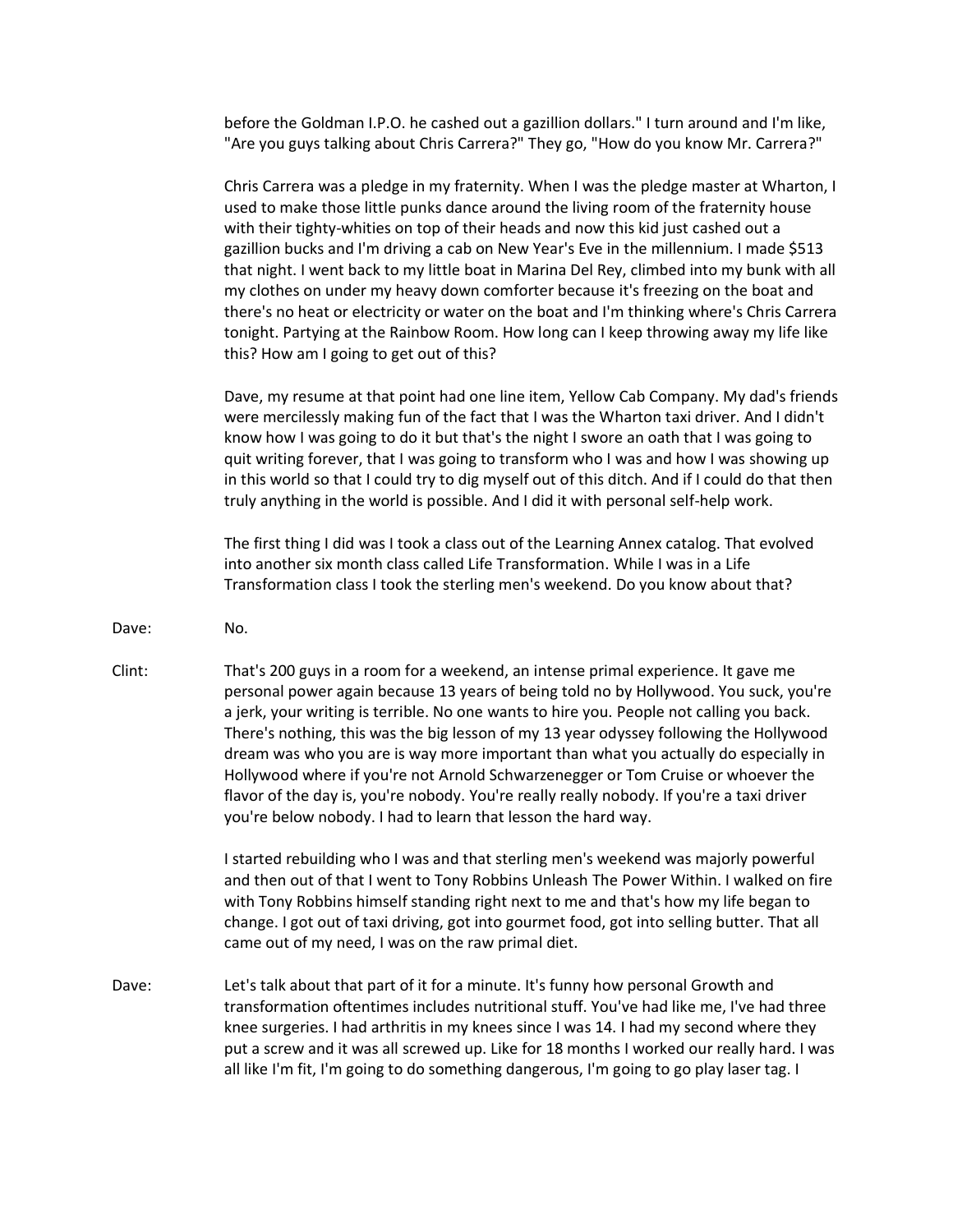squatted, twisted and blew out my knee out again. I was like God, like I can't win. That was part of my own path as well five years before you because you hit yours in 1999.

You went on this crazy ass diet, and by the way, I've tried too. Tell me about what you did and why you ended up doing raw butter because it's kind of cool.

Clint: I went to my chiropractor who also lived on a boat in Marina del Rey and he said, "Hey you know, have you tried healing your body with raw nutrition?" And I said, "I don't know anything about that." He hands me this book called We Want to Live Free from Disease by Aajonus Vonderplanitz. I'm like, "Well, can I borrow this book?" He goes, "You have to buy it, it's 30 bucks." I bought the book for 30 bucks. I go home and I read the book. Amazing story, amazing. And there's all these recipes about raw meat, raw milk, raw eggs, raw honey and raw butter. I call the chiropractor, I'm like hey man, everything I can get at the supermarket except for the raw butter, what are we supposed to do? He goes, do the best you can. I said, what do you mean do the best you can. He goes, well, you can do almond butter or coconut butter but it's not the same.

> So I gave the book to my girlfriend, she read it and she's like, "We need the butter, we need the butter." I'm like but there is no butter. Sex is a powerful force, isn't it Dave? I went on a quest to find raw butter. I called 152 farms, creameries, dairies, butter manufacturers. Anything associated with milk I was calling them around the country and everybody was slamming the phone down. What are you crazy, raw butter, it's illegal, it's dangerous. And finally I convinced some lady to make me 40 pounds of raw butter. And there were two conditions. I had to pay for it in advance and I had to have FedEx come and pick it up from her farm the same day it was ready because she didn't want it on her farm because she'd get in trouble.

> One day I come back from the gym and there's this box on the back of my boat and I'm like what is that box because I'd forgotten all about it. And I opened it up and sure enough there's raw butter in there. And I'm like, call up the chiropractor, I'm like, "Hey man, guess what, I got 40 pounds of raw butter on my boat." He goes, "Bring me some." So I bring him a pound of the raw butter and he puts his finger in it. Yup, that's raw butter all right. What does he know? But I'm like, "Well, what am I going to do with this raw butter?" He goes, "Well, you could call my friend who runs the raw milk distribution company here in L.A. and maybe he'd be interested in it." And I call him up and that became my first customer. That was a famous thing, it was called Rawesome in Venice.

- Dave: Oh yeah, absolutely.
- Clint: Remember the blue butter at Rawesome, that was mine for many many many years, that was my butter. Rawesome unfortunately became a victim of bureaucratic tyranny I believe in in California and they put them out of business. That's how I got into the butter business. A couple months into that I got a call from a chef in Chicago named Charlie Trotter and he said, "Hey man, I hear you got some great raw butter." And I said, "Yeah." He goes, "Well, I have a raw menu and I'd like to try it." That was in 2001. He was a client until he closed that restaurant in 2012. I had the table butter a Charlie Trotter's for 12 years.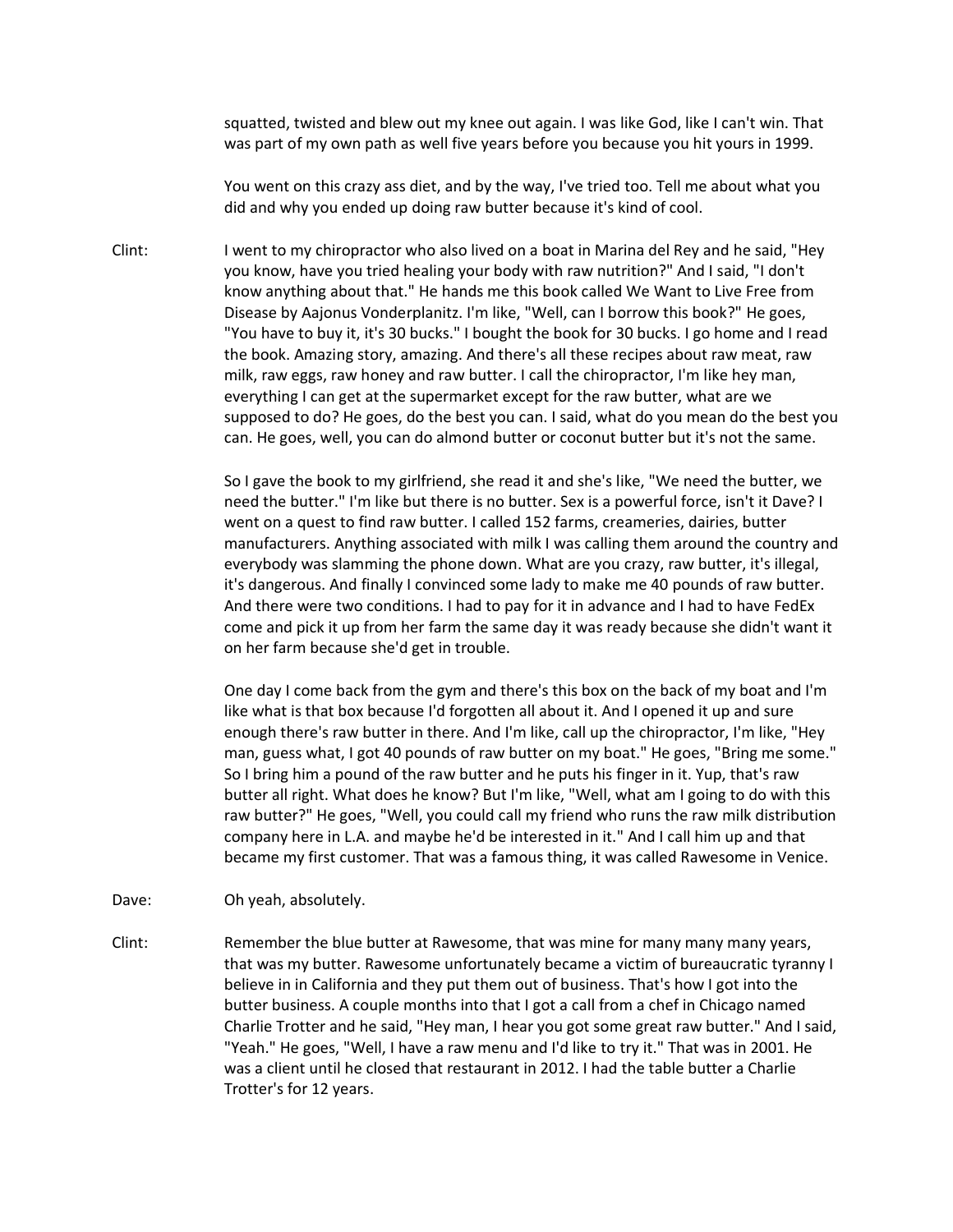That was the beginning of my entree into the butter industry. It has since evolved now. I no longer sell raw butter, I only sell pasteurized gourmet butter. Some of it is grass fed, some of it is not. I have found interestingly enough and I'd be interested in your take on this, that the lower the quality of the product that I've been selling in terms of butter the more I'm able to penetrate. It's very fascinating. I thought having the best quality butter would be the best thing in the world but unfortunately I found like when I have regular butter I can make more sales. It's very interesting.

Dave: It's the same with grass fed beef. Someone who's never had a good grass fed rib eye and they're used to corn fed, fattened on estrogen, that sort of thing, like oh, it's so soft and marbly. Yeah, and so are you. But then you get into this like this different thing where you're like, oh, this meat has a flavor and people who get used to how they feel when the eat grass fed are like oh my God, I love this, I wouldn't eat the other stuff. It's about like the food high you get afterwards.

> It's really funny that you're taking me back to the raw butter thing. I was a raw vegan for a while. I've tried almost every diet out there. I was a really dedicated raw vegan for probably about six months. I became really good at [chef stuff 00:15:06]. Giant bowls of greens and all this. And I started cracking teeth and getting cold. I got thinner but I didn't get healthier by a long shot. I started getting way more autoimmune problems. And eventually I'm like this doesn't work so I started doing raw primal stuff. So I would eat raw meat, I'd eat raw egg yolks. Raw anything, especially raw butter which I could get at the farmer's market under the table transaction in the Bay Area back then. Eating in that was really useful. The only reason I quit, I can tell you for people listening, if you do this you got to do it safely but you can actually, it's very filling. Like an ounce of raw meat just fills you up in a very different way if it's good quality meat.

> The problem is I went to Tibet and Nepal and like I'm not eating raw yak that's been hanging from a pole for like six months in the winds, like no. So since then, butter is still central to what I do because those fatty acids do something pretty incredible. One more thing. If you take a while butter which is a precious rare commodity and you put it in hot coffee it's not raw anymore. Don't waste your raw butter in your coffee. Eat the raw butter. Put it on food and put butter that is pasteurized and grass fed in your Bulletproof coffee and then you're not wasting like the super premium raw stuff. Would you agree? You're a butter expert. You've been doing this as long as I have.

- Clint: I believe that anything that occurs in natural human life, like without raising the temperature above what you would get on a hot day is still raw. So, if your coffee is not more than 110 degrees, then it's not ruining the rawness of the butter. But if your coffee is 168 degrees then yeah, that's going to be taking away the amino acids, the alive elements of the butter.
- Dave: Especially, what we're talking about here is cultured butter which means it's actually been fermented and it's got special bacteria in it which is really cool. So you went down this nutrition path, you went down personal development path, you did unleash the power within which is a powerful event and you basically learned how to eat to turn off pain in your knees and to basically turn your brain on all the way and started about our company and now you walk around wearing a bright pink tie on like every interview you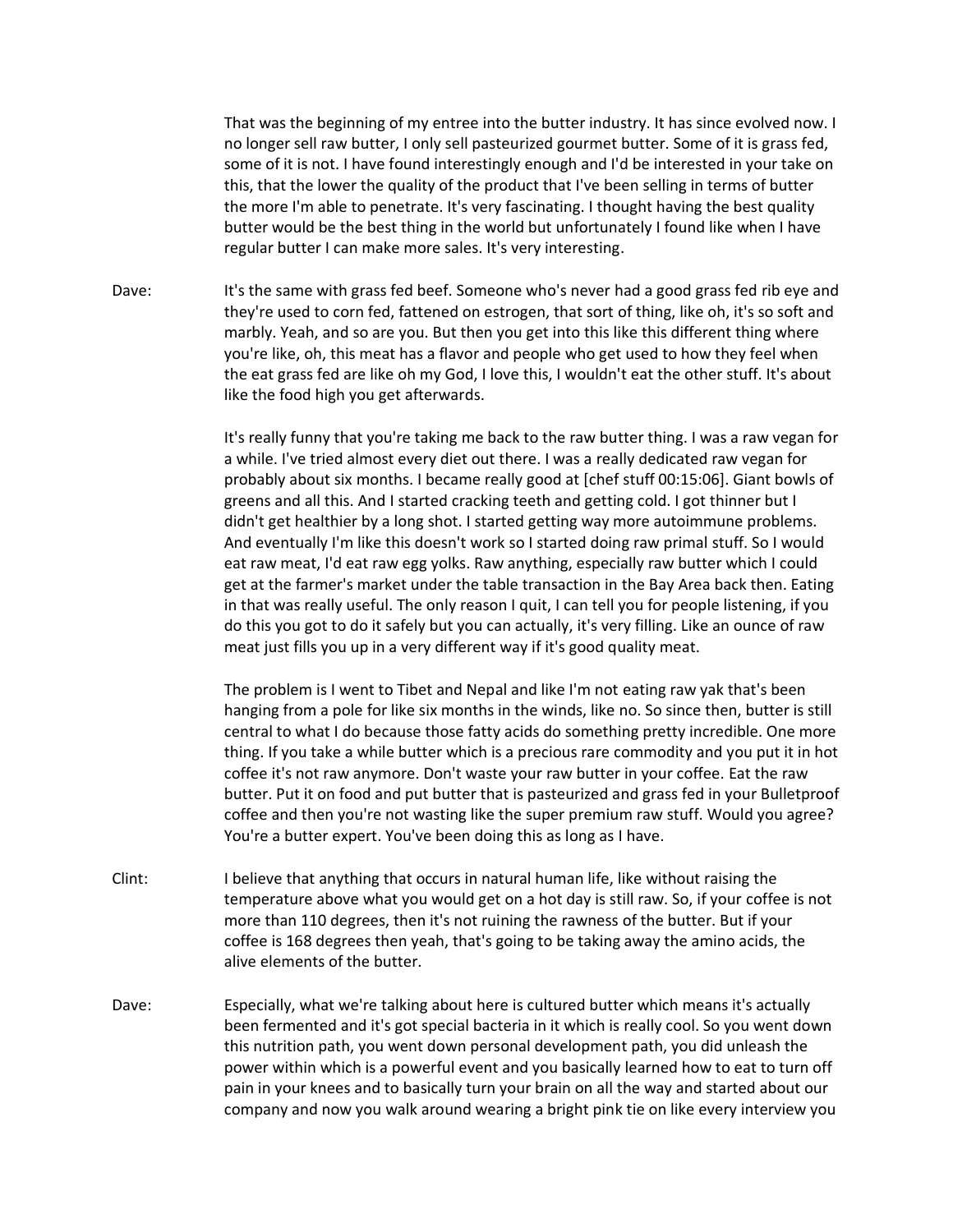ever do. You're wearing a bright pink shirt now and you have this big name. We're missing some pieces of the transition before you tell us how to do it ourselves.

- Clint: It came out of the celebrity chef movement in Las Vegas. Most of my clients were in Vegas and all of a sudden all these celebrity chefs started coming in. Bobby Flay, Emeril, Gordon Ramsay and that guy who just closed his restaurants, that big red headed guy. You know who I'm talking about.
- Dave: I do.
- Clint: He just got in a lot of #MeToo trouble. So, anyway, I wanted celebrity chefs and I thought to myself how am I going to get to be the vendor for these celebrity chefs. I talked to my coach about it, that guy from the Life Transformation thing, I took another class with him called Conversation Design. He said, "You have to go to New York and Las Vegas and get the top chefs to be your clients." And I said, "Who am I to get the top chefs in America to be my clients?" He goes, "I'll tell you who you are. You're Clint Arthur. You're the president of Five Star Butter Company. You sell the best butter on earth to the top restaurants and chefs in the world and you want to come in and let them taste the best butter."

He basically wrote me that script. I was smart enough to execute that script and started making the calls and getting these meetings with these top chefs and I wanted to add to my impact. I wanted to add to who I was. I came up with this idea because once I started making money I met an amazing person named Allie. Allie believed me more than I even believed in myself and 18 months after I met her I asked her to become my wife. And even though we had issues eventually I was able to convince her to do that.

We had a favorite T.V. show that we had watched all the time, it was called Iron Chef. I called up the producers of Iron Chef America and I said, "Hey guys, you have overlooked the most important ingredient of them all. It's called butter."

- Dave: Every chef loves to hear that.
- Clint: I should be the judge of Battle Butter. And they said, "Wow, that's interesting. Why don't you come in for a meeting." And I came in for a meeting and I convinced those guys to do Battle Butter on Iron Chef America. It was a battle between Cat Cora and a chef from Chicago named Koren Grieveson and I was the judge of Battle Butter with Isaac Mizrahi and Elizabeth Blau who created all the restaurants at Bellagio and the Wynn and Encore.

That was the beginning of this whole thing is like I talked my way into being the judge of Battle Butter. Man, more people saw me on that, like, that was like, I still get people saying, oh yeah, I saw you on Iron Chef. I took a frame out of that appearance and it had a picture of me and the Iron Chef logo and my butter and it said Clint Arthur Butter Expert. And I took that frame grab and I made it my business card. That opened a lot of doors man.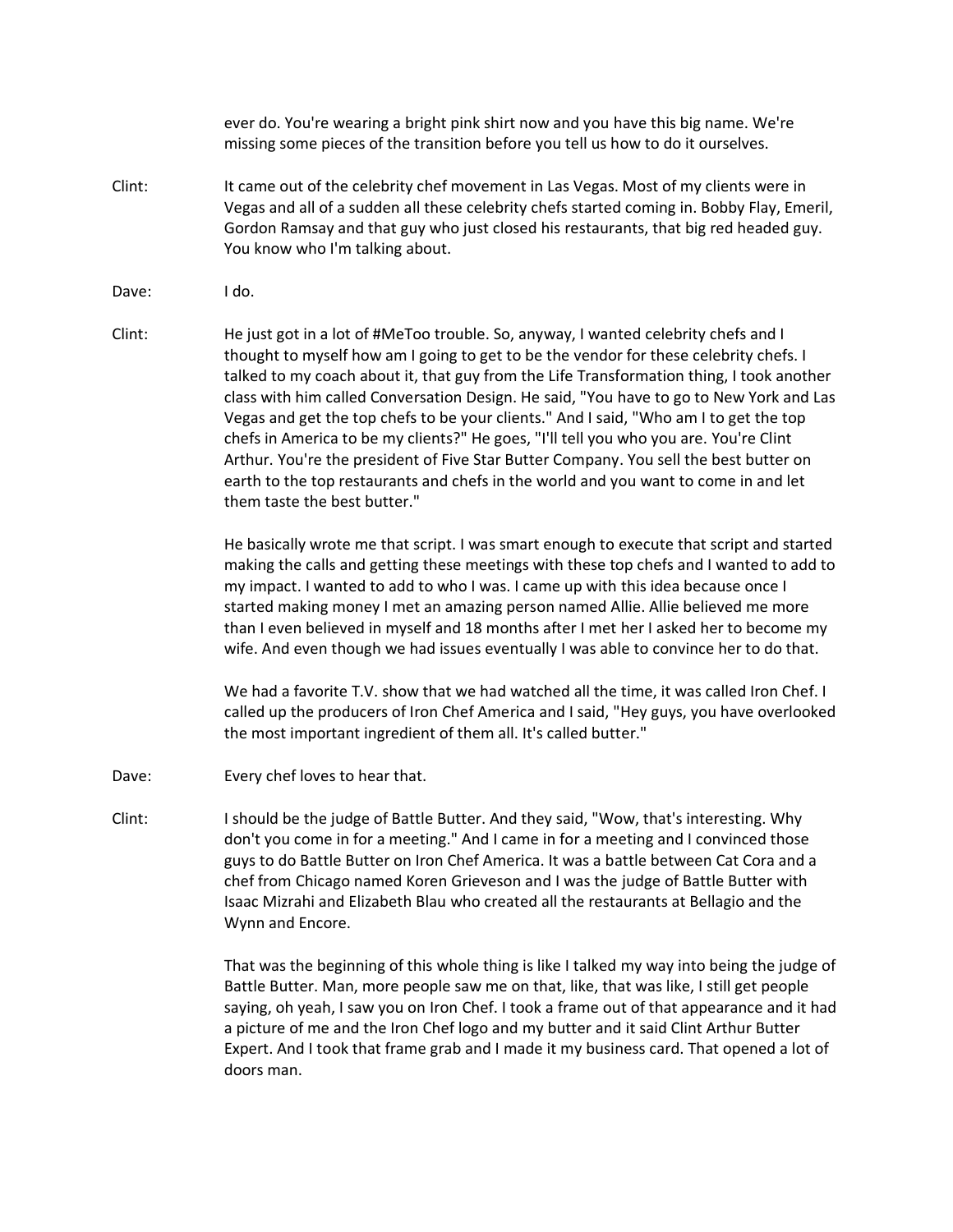From then on I started saying, hey, this is Clint Arthur and I'm the president Five Star Butter Company. You might have seen me as the judge of Battle Butter on Iron Chef America and I'd like to come into your kitchen and let you taste the best butter on earth. What kind of chef in his right mind is going to say no to that? That's when I really started to understand the power of using media and repurchasing media assets and politely correctly bragging about your media experiences to achieve high status positioning, expert authority and becoming somebody in the eyes of customers and prospects.

- Dave: So Clint, did you ever come across Shep Gordon in your celebrity chef stuff?
- Clint: I have heard the name Shep Gordon.
- Dave: Shep was on the show and he's this amazing music manager for the Rock N Roll Hall of Fame people but also was one of the guys who really started the celebrity chef movement. A lot of the names you mention have worked with Shep and he's just this shockingly amazing human being. I loved interviewing him. I was imagining you guys might have crossed paths. I got to hand it to you, your little trick there of like taking a screen grab. In the early days of Bulletproof, I was getting known for Bulletproof coffee. But I also, I'd written a lot about nootropics and smart drugs and how I used them to get through business school and fuel my career in Silicon Valley specifically in Modafinil.

I got the attention with a blog post called Why You Are Suffering From a Modafinil Deficiency. A little in your face, right? I wrote that and I got a call from Nightline and they actually came up to my house and filmed for a whole day with Dan Harris actually who now runs a meditation company called 10% Happier. They came up and they filmed. And so I'm like on air as like this crazy Silicon Valley guy who took smart drugs to like help himself get through school and everything.

So I took that screen grab and it was my Facebook profile for a long time. Like you said, I was kind of a blogging nobody and I was a cloud computer somebody. I was a tech entrepreneur. And then all of a sudden that little hint which I think I can say came from your influence really helped people go, oh wait, this guy knows something about smart drugs. It turns out I really did. But, it's one thing to know, it's another thing to tell people that you know it without like saying hey everybody, look at me and just being an egotistical Schmuck.

How do you avoid that line of being the ego driven schmuck, hey, everybody look at me self promotion? Because when you do that is really repellent. How do you use your toolset to like promote and not just be a jerk about it?

Clint: It's a very interesting question and it's definitely something that I've been coming up against a lot lately because I've gotten to the point where I really have to be careful about it because I have so much credibility stacks. I've spoken at Harvard multiple times, I've spoken at West Point, I've spoken in Nasdaq. I've been on 100 television appearances including the Today Show. I have to be really careful when I start "bragging on that stuff" and I have to be really really low key. But most people don't have that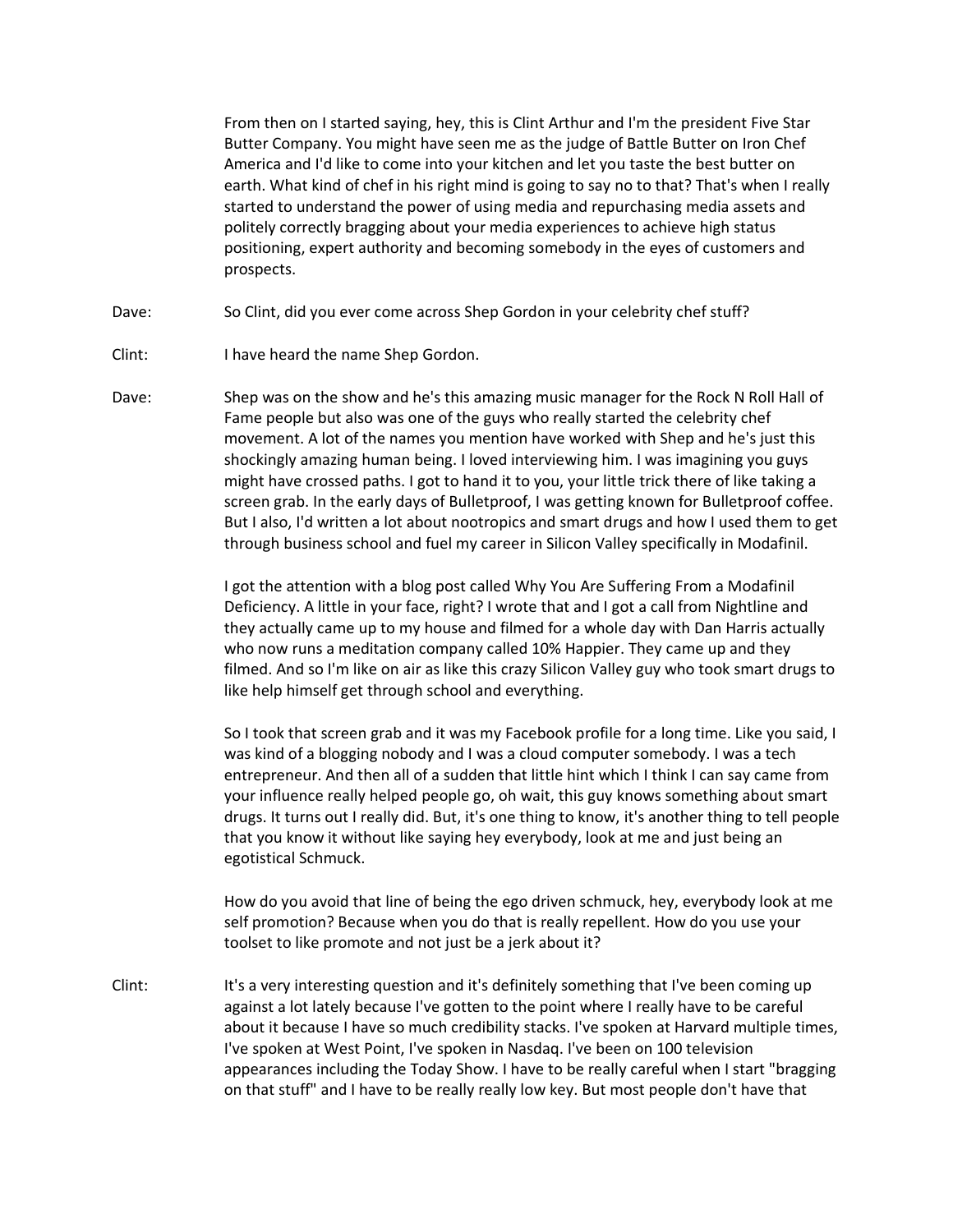issue. Most people have the reverse issue in that they're too humble, they're too shy, they're not enough self promotional in their presentations and marketing.

And so, I'd say probably for most of the listeners in your audience that's not their problem. Their problem is going the other way and not letting people know what they can do to help them. And that's really the whole purpose of self promotion is to, and the purpose of marketing is to let people know how you can make their lives better and make the world a better place for them. So, it's a very interesting question and I've really come up against the fact that I have evolved as a person to the point where I really need to be careful and low key about my bragging about what I've done. You probably understand that very well.

- Dave: You said something really powerful and that you said to tell people how you can help them. I think you might have answered your own question in your thought process there as I listen to it. It's because if you're saying that stuff in the service of the person you're talking to so that they understand that listening to you is worth their time, that's one set of behavior. And if you say it, hey everybody, look at me, look at me and what you're telling them is all about you without what's in it for them, the message lands very, very differently. It is a fine line. If someone who doesn't know who you are, you walk in and they say, what do you do. Like what do you tell them?
- Clint: What do I tell them?
- Dave: Yeah, what's your answer? Hey, Clint, you're wearing a pink shirt, what do you do?
- Clint: Most of the time what I do is I help my clients raise their status in the eyes of their customers and prospects. That's mostly what I do. But I heard Jim Kwik say a really smart thing about this one time. He goes, "If I'm an elevator person says what do you do. I usually ask them, well, I do a lot of things so to tell me what you do so that I can more target my response to, that's going to be something appropriate that can be of interest to you." That's a very interesting way to do it.
- Dave: Leave it to Jim Kwik to have like a ninja introduction move like that. If you're a long time listener, Jim had been on his show two or three times. He's a great friend. He trains shocking numbers of Fortune 500 C.E.O.'s and most of Hollywood on how to remember stuff. Like truly unusual human beings. That's a fantastic piece of advice. I'm actually going to start using that. Who really cares what I do if there's nothing in it for you, right?
- Clint: Yeah, and I do a lot of stuff. I do lots and lots of stuff. I can help people with speaking, I can help them get on T.V., I can arrange speaking events for them, I can train them, I could get you butter, I could build you a house. I do lots of things. So really, it's more important like what do you do.
- Dave: Why are you so motivated to help other people?
- Clint: Well, the great Zig Ziglar says you can get anything you want as long as you help enough people to get what they want. That's true, that is true. But really when you get into a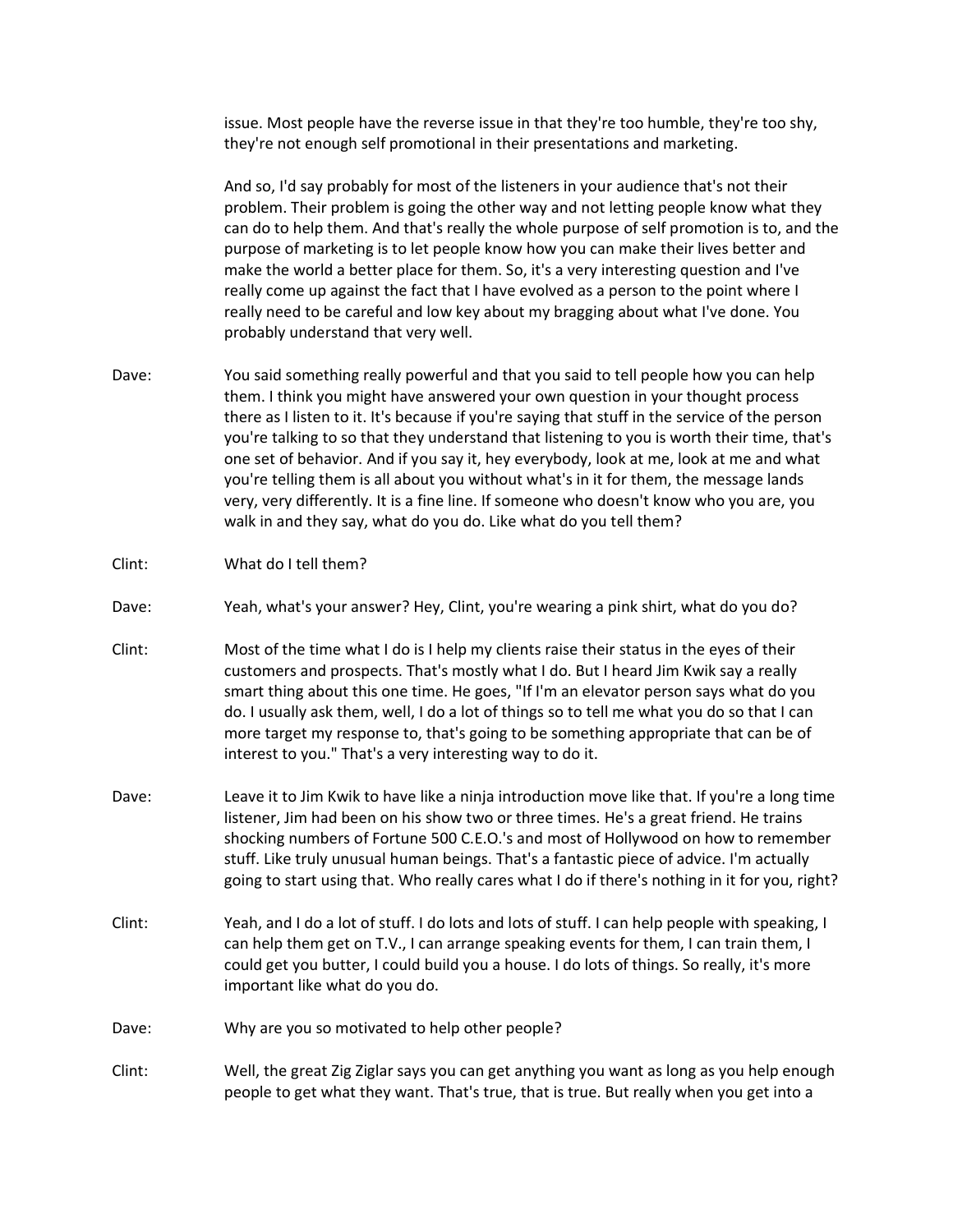groove in your life and you get good with something and you can really deliver results, it feels great to be able to be of true service to people and to be able to say hey look, I know that I can do this for you. There's not a doubt in my mind I can achieve this result for you. I'm particularly great at it and I would love to deliver it for you if you want it and if you can use it. When someone appreciates you for your own specialness, for your own being a unique snowflake and they say wow, what a great snowflake you are, that's a really great feeling to be appreciated. I think that's why I want to help people with my own unique brand of being able to help them.

- Dave: It's a really personal development oriented question. The bottom line is why do you like doing it. I'd go to what Dan Sullivan, a friend of both of ours who's also been on the show ...
- Clint: So smart.
- Dave: Super smart guy. And he said, why do you like something. And the other day he goes, There's no reason why you like something. You like what you like. Why do you like the color red instead of purple. You like it. And so, if it's what makes you happy and it's what you like and there's some set of people, I think most people actually, it actually like feels good to help other people. If you acknowledge that and if you're wired that way then you sort of do it and the more you do it the better you feel and it just kind of works. It sounds like that's that's your own, your own motivation. But also you talked about being appreciated. So, it's not just the act of helping, it's being aknowledged for helping. Is that part of what pushes your buttons?
- Clint: One of the things I like most about my wife is that when I do stuff for her, she generally appreciates it. She'll recognize my efforts. I think so much of this world is people who are stuck in jobs where they're just cog in the wheel and they're just grinding away and that's a huge problem with this world that we live in today is that we've siloed ourselves so much and there's so little interaction especially today where people won't even answer their phone, they just prefer to get a text message because they don't want to communicate or interact. When you can interact with another human being and they are recognizing you, well that's what being a human being is all about as opposed to being a robot.
- Dave: No one wants to be a robot. Or at least those of us that do are probably not very happy about the whole situation.
- Clint: Hey, can we go to back to Dan Sullivan for a second because he said one of the smartest things ever at a Genius Network meeting. Like five of the top 10 things I learned in Genius were Dan Sullivan-isms. He said, "Every quarter you need to do five things to make your customers and prospects think that you're fascinating." Thought that was a really, really super smart thing. I honestly spent a lot of my time just really focusing on that one methodology of appearing to be fascinating in the eyes of customers and prospects by doing high status things, unusual things and taking photos of those things or people and putting them out there in my marketing. I just want to say thank you Dan Sullivan for that super smart thing. Do you do that? Have you heard that?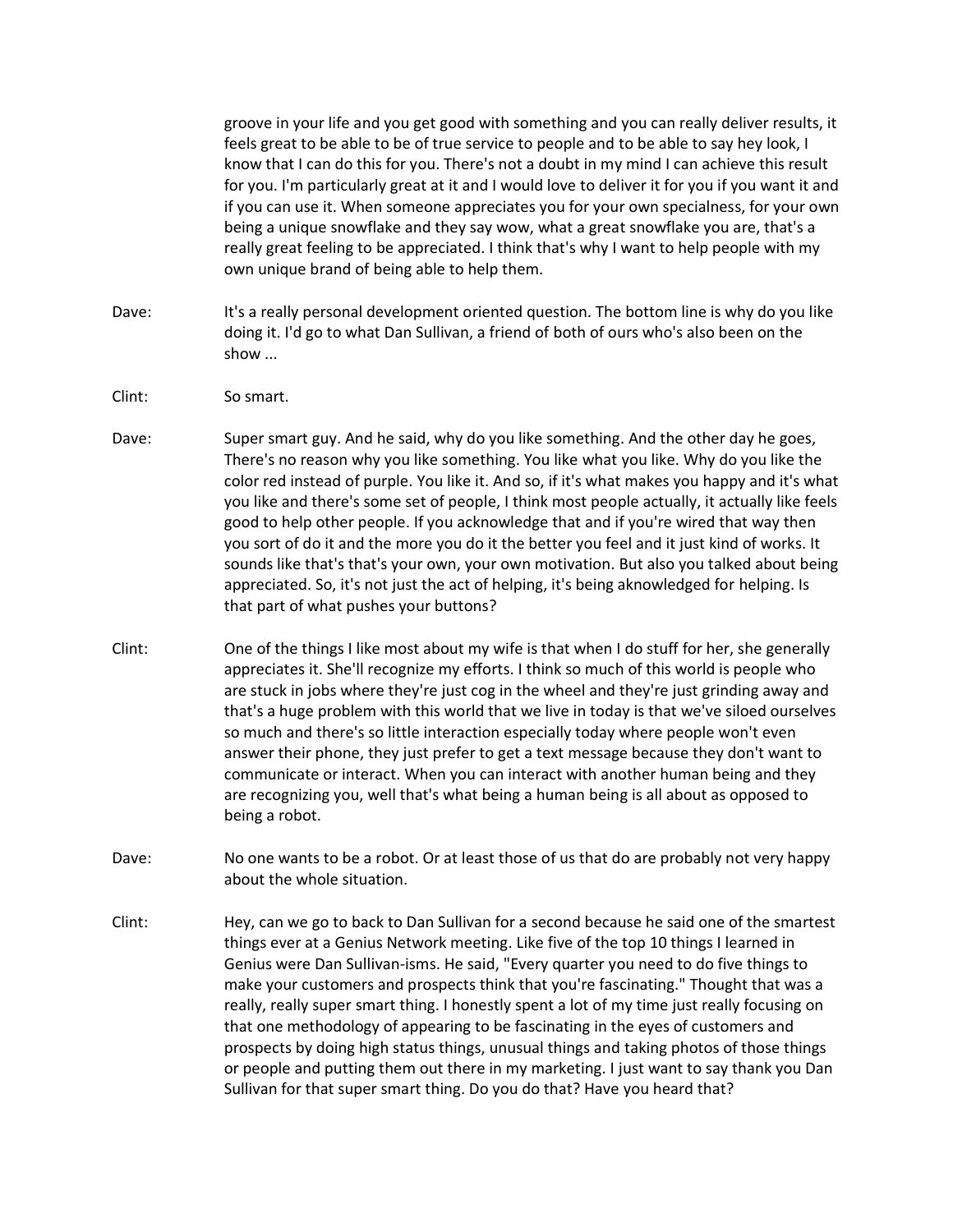- Dave: I've definitely heard that, and I got to draw people's attention to the interview with Dan Sullivan. He's over 70 years old, planning to live to 156 I think. And just this on fire intellect, just an amazing guy who's helped me in my own businesses as well. I think I'm naturally because I'm a professional bio hacker and I'm interested in this living way longer than Mother Nature intended and hack my brain, I think I just naturally do things I didn't realize that they're fascinating. I just think they were odd and I wouldn't want to talk about them. And then when I decide, I'm just going to like show up all the way, like, I'll just tell you what I'm doing and if you think I'm a total dork for doing it, that's fine too but I'm at least going to talk about it because I think it's cool. And apparently some other people do to. You've got to be yourself, right?
- Clint: Yeah, being yourself but also putting it out there for the people to see.
- Dave: Yeah, got to share it. I didn't share it for a long time because I was like it's just, you know, it's a little too weird but no, it wasn't too weird, it was actually just maybe some of it was early. You've also spent a lot of time, Clint, looking at the behaviors that get people to pay attention to your message. First, it was butter and now it's how do you go out and build your own brand. You actually have a mathematical formula for how you book people say on T.V. shows. Not a lot of people think of that in terms of math. What's your formula for that, how does it work?
- Clint: Well, I spent many years studying with Brendon Burchard and I heard him actually say ten times before I got it, that if you want to be successful as an expert you need to create a formula for how your followers, clients, customers, whatever you want to call them can replicate your success. It was the 10th time that I heard him say it. I was at a conference and I was actually the next speaker on the stage right after him. I was sitting in the audience listening to him and he goes, you got to have the formula and I got it. I whipped off my name badge and I literally wrote out the formula. What were the things that I put in a proposal for a T.V. producer that got them to book me on their show and got my students booked on their shows. I'm like, wow, it's this and it's that and it's that and it's that and it's that and it's that and it's that. I just wrote it out.

What I did was, okay, so the first part of the formula is hooks. Well, how many hooks should you have in a proposal? I don't know, well that's an X. So I wrote H to the X. Plus celebrities, that's C. How many celebrities should be in a proposal? I don't know, that's X. So it's H to the X plus C to the X plus props, that's P. Plus D is demonstrations. Plus TA/F a take away or a formula. A lot of times they like to have bullet points. I've done 25 appearances on T.V. And ultimately this is what got me on the Today Show. I want to go back to like bragging and how to brag appropriately. If you're bragging in a story, if bragging, if a story involves some bragging it's a lot cooler.

So, I got on the Today Show because I had done so many appearances on the topic of New Year's resolutions. One day I get a call on my voicemail, "Hey Clint, this is Allie calling from The Today Show and we were wondering if you might be available to join us in studio on New Year's Eve. Please give me a call back on this number. We want to be talking about how to have a strong new year." I got known for doing New Year's resolutions segments and part of my segment was the ALIVE formula A, awareness this could be the last year of your life. L, let go of your mistakes, we've all made them. Don't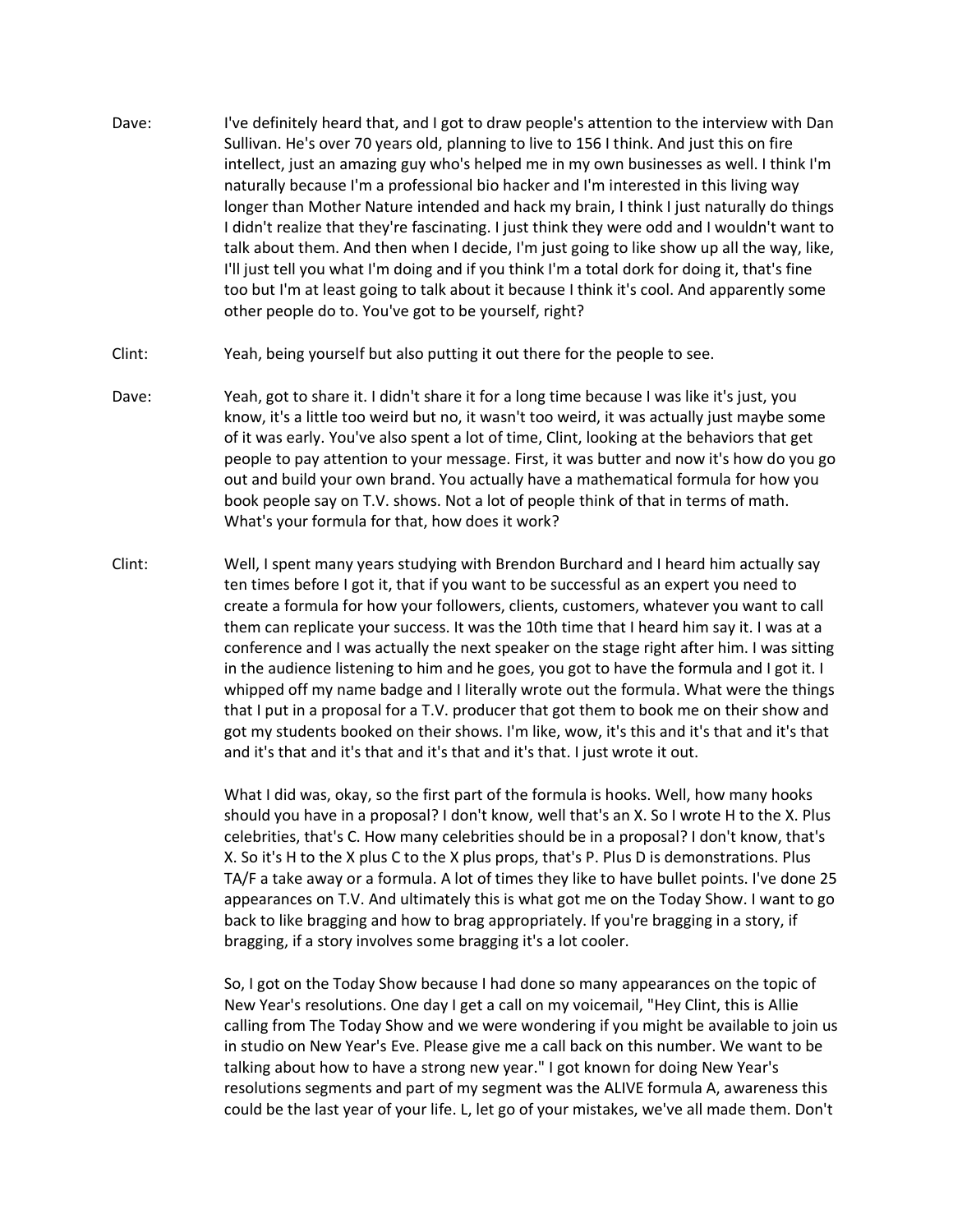beat yourself up, just move forward and learn. I, inspire yourself with great goals and dreams. V, visualize how to make them happen and E, energize yourself. And my favorite way to get energy is by reading great quotes, my favorite quote, accept the challenges you could feel the exhilaration of victory and that's how you come alive.

That formula was very, very powerful. I want to thank Jonathan Sprinkles, my connection coach, my first platinum coaching mentor for actually delivering that formula to me and that's oftentimes the value of having a great mentor is they will give you stuff that will take your career a long, long way and Jonathan Sprinkles gave me that formula and I took that formula all the way to the Today Show. That was my basic formula for how to get on T.V.. Hooks, H to the X plus C to the X plus P plus D plus TA/F equals T.V.

Dave: Most of us aren't really taught to think in formulas. As a computer science guy, I think about almost everything in an algorithmic thing because that's what, like when you learn how to do that that's just how the world works and it helps you see systems and all. It turns out some of the leading people out there do it. A friend of mine, Dave Kalstein who was a writer in NCIS LA and Quantico was on stage at a Bulletproof conference a couple years ago. He's also like a Sayoc Kali trained knife fighter, like very high level.

> I got to spend an afternoon with him and I said, "Well, how does all this stuff work?" He goes, "I could teach you everything you need to know. It's going to take about an hour." He goes here's the formula, exactly like you're saying here Clint. He goes, "Here's the formula for taking down someone based on the amount of time it's going to take him to drop from lack of blood. So you go here, here, here." He goes, "There's a template. Everything we do is based on a template. Same thing." He goes, "When I'm writing a story there's a template." It's this act of examining what you do to boil out its essence so that you can then make it repeatable for yourself and maybe even teach it to others that I think sets apart people who end up standing out because when you have a formula the amount of effort it takes and the amount of luck it takes goes down really dramatically. Do you agree with that assessment?

- Clint: A lot of times doing the work of creating a formula or writing a book makes you better at what you do. For me, I think that at that point I had already been coaching people for about a year. The discipline of coaching people helped me to distill down my recipe for success into an exact formula that has been repeatable and has been powerful enough to help my students book themselves on more than 3724 television appearances with ABC, NBC, CBS and Fox that I'm aware of so far. It's really that discipline of doing the work and saying okay, I want to create a formula, what does it take. And examining, the self-examination involved in creating that formula or writing that book, it even makes you better at what you do. And so it is a very worthy endeavor.
- Dave: That's why I write. I write about a book every 12 to 14 months because it makes me do the work of organizing it, which always pays me back because now I can think about it because of the work and writing formulas, writing books. And sometimes even speaking does that.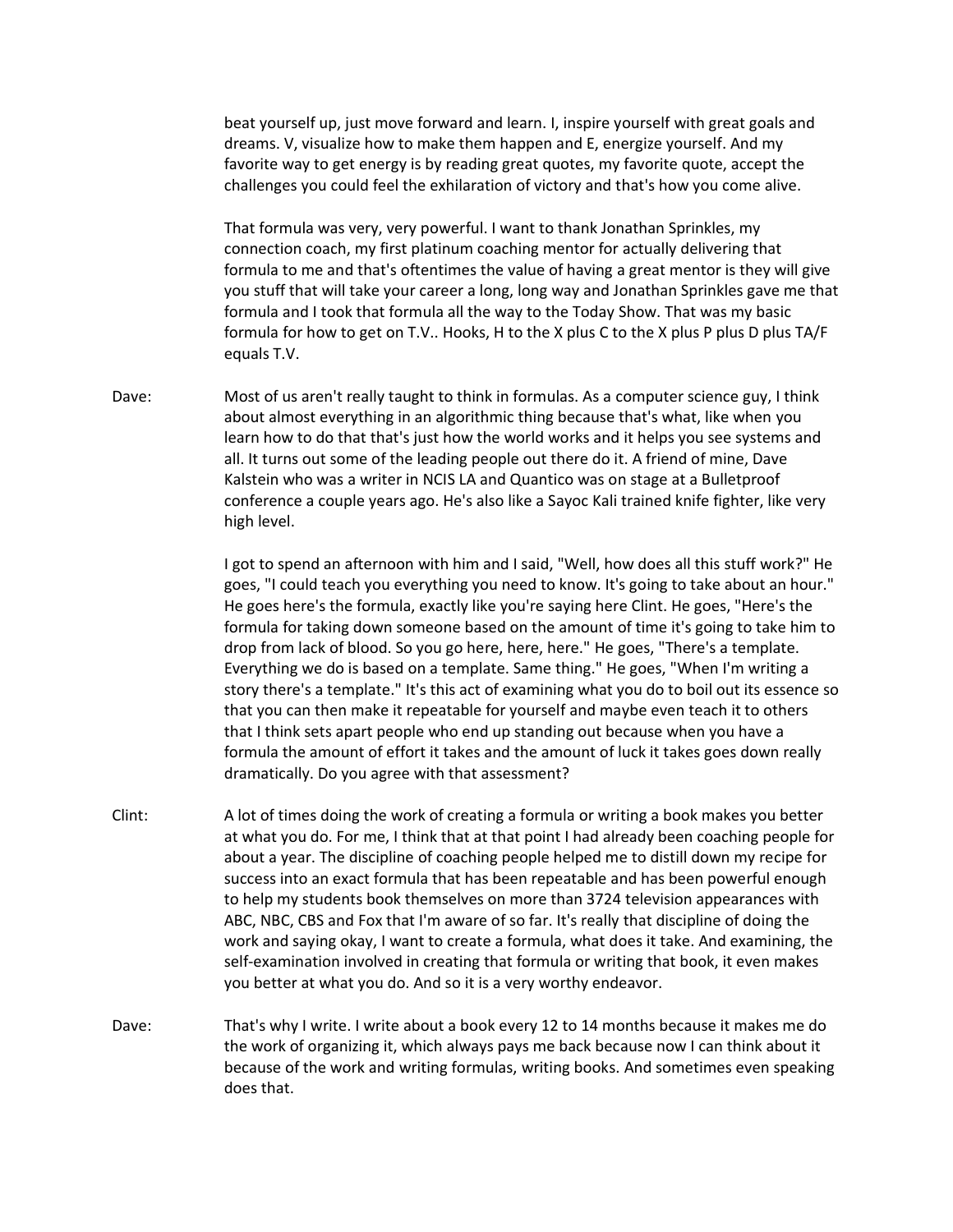I want to get into some specific things from your book Speaking Game that just came out. But before that, you talk about practical tips and I'm a big fan of something called weasel words. I've done a podcast about those a while back. If you say these, they're always lies and they always make you weak. But you have a different things. You have five things you should never say if you want to make money. What are those five things?

- Clint: The first thing you should never say and interestingly enough, this came out of a segment that I did for Lisa Sasevich, you know Lisa?
- Dave: She's a great friend.
- Clint: Love Lisa. Love, love, love Lisa. She came to my celebrity launch pad and I called her up and I said, "Lisa, I've been looking at your website and I think I've got a great segment for you. It's called Five Things Single Moms Should Never Say If They Want to Make More Money." She goes, "Oh, I would never say that. I'm not interested in pursuing the single mom market. I never put myself out there as a single mom. I would never ever say anything like that." And I'm like oh man, I just blew it with my first big celebrity client. And then I'm like thinking for like three seconds and I go, "Okay, how about three things moms should never say if they want to make more money?" She goes, "Yeah, I like that. Yeah, I could do that, that sounds great."

I'm like okay, what's the first thing mom should never say if they want to make more money. The first thing you should never say if you want to make more money is let me think about it. Don't think about stuff. You know what you want and what you don't want and when you say that you want to think about something what that's doing is opening up a loop that needs to be closed later on and really what's the loop going to be close to it's going to be close to no because you already know you want to say no or else you would have said yes already. So don't say you want to think about it, just either say yes or no and move on with your life. Be decisive.

The second thing you should never say if you want to make more money is you should think about it. When you're a salesperson or when you're trying to get anyone to do anything don't get them to think about it, get them to make a decision, that's your job. And either they should say yes or no but don't open up this loop again where you have to come back and close the loop in order to get the decision, it's just wasting everybody's time.

Then the third thing you should never think about, the third thing you should never say if you want to make more money is I woulda coulda shoulda. In life you're going to win, you're going to lose or you're going to draw. Sometimes you get all three at the same time. But don't beat yourself up about things that happen to you, just learn from the experiences and try to move on.

Now, those were Lisa's original three things that moms should never never say if they want to make more money. She came to celebrity launchpad, she was invited to do seven shows. Interestingly enough, one of the invitations came from a T.V. show in San Francisco that had booked her to go on T.V. on June 16th with three things moms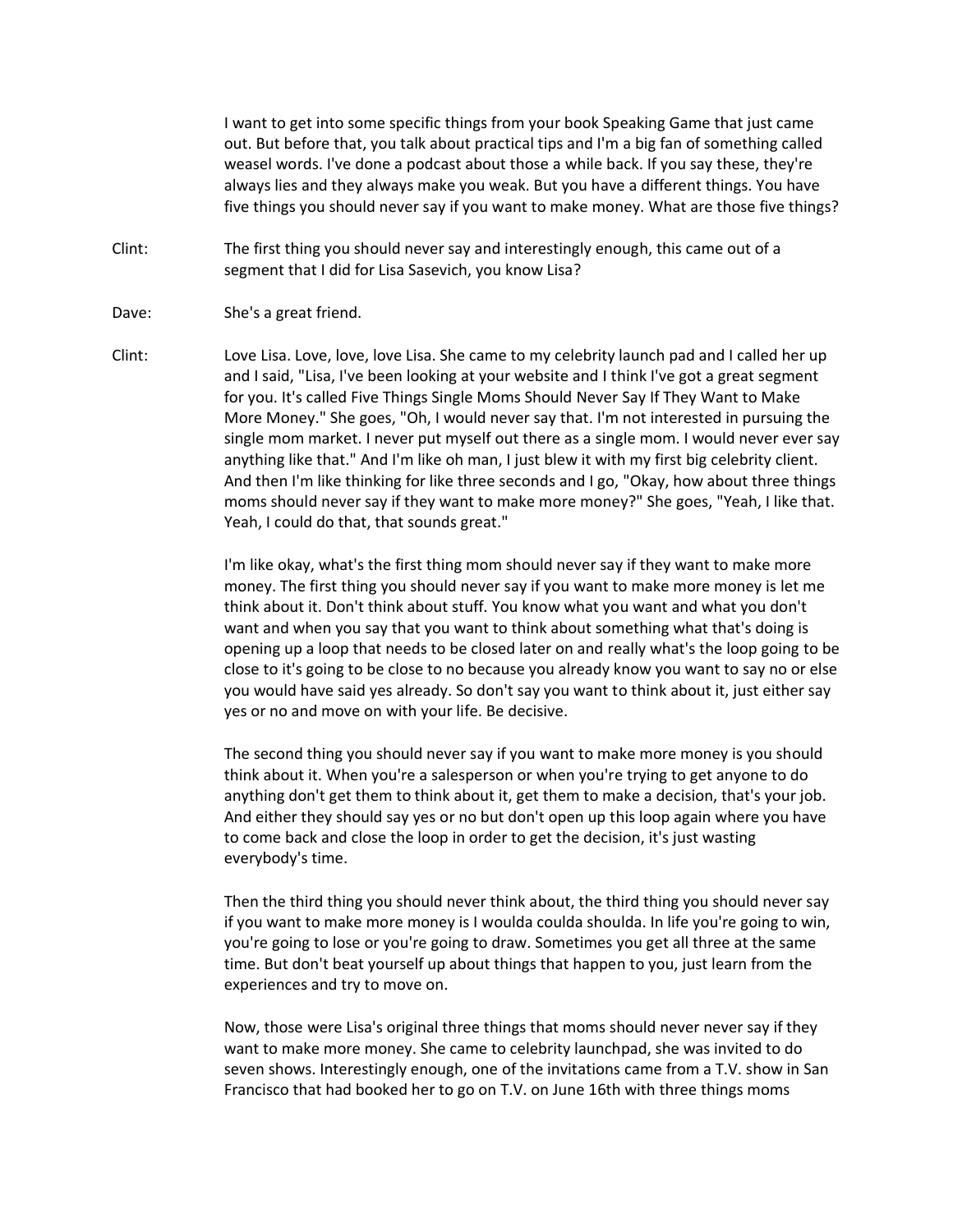should never say if they want to make more money. And then all of a sudden they called her up and they're like, Lisa, we can't have you on June 16th talking about moms, it's Father's Day. And she text me, what am I going to do, what am I going to do. I'm like, well just change it to three things dads should never say if they want to make more money. And for some reason that didn't work out for her and she stopped doing these local T.V. appearances and I think that was a mistake. I think everybody should really cut their teeth on local T.V. and learn how to deliver a message and be a great guest on television because it's not as easy as you think it is to go on T.V.

- Dave: God, no. It's work. You need to be trained to do that well.
- Clint: You got to have the experience to really do it. A few years went by and finally I wrote my book the Speaking Game and I wanted to go out there and promote the Speaking Game and I dusted off Lisa's segment of three things moms should never say if they want to make more money and I turned it into five things you should never say, not moms, but you should never say if you want to make more money. Man, I have taken that segment all the way to Fox Los Angeles. The number two market in America. And I'm sure you know man, Fox L.A. is Hollywood, it's the big time. It's really the big time. I took that little segment of Lisa's all the way to the top of Hollywood.

So the fourth thing you should never say if you want to make more money is let me give you a discount because really ballers don't give discounts. People who make a lot of money know the value of their stuff and they know that they're worth it and they also know a very interesting fact which is it's not in the client's best interest to give them a discount. Because people who get discounts on stuff discount the value that they get from that stuff. When you pay full price for something you really appreciate it.

For example, my Rolex watch that I bought at a retail store in Century City in Los Angeles, man, I wear this thing every single day and I paid a lot of money for it and I love it. I don't know anything that gives me as much value as this Rolex watch because how much I paid for it at the time in my life when it was really a stretch for me to go for this and I really appreciate the fact that I was able to step up and make that happen for me and I did not get a discount and I get a lot of value out of it.

Then the fifth thing that you should never say if you want to make more money is can you give me a discount.

- Dave: That's counterintuitive, right?
- Clint: Yeah, it is. That all comes back from the fact that if a baller wants the Rolls Royce, they walk into the dealership and they say I want that one, send it over to my house. They don't even talk about the price. They know that they're worth, they get whatever they want. They're worth getting whatever they want and it really doesn't matter what the price is because they can afford it and it really comes down to the attitude that hey, I don't need to haggle on price, I can just get anything I want and when you feel like you can have anything that you want that you deserve, anything that you want, that's when the floodgates of money really open up and you can really make all the money.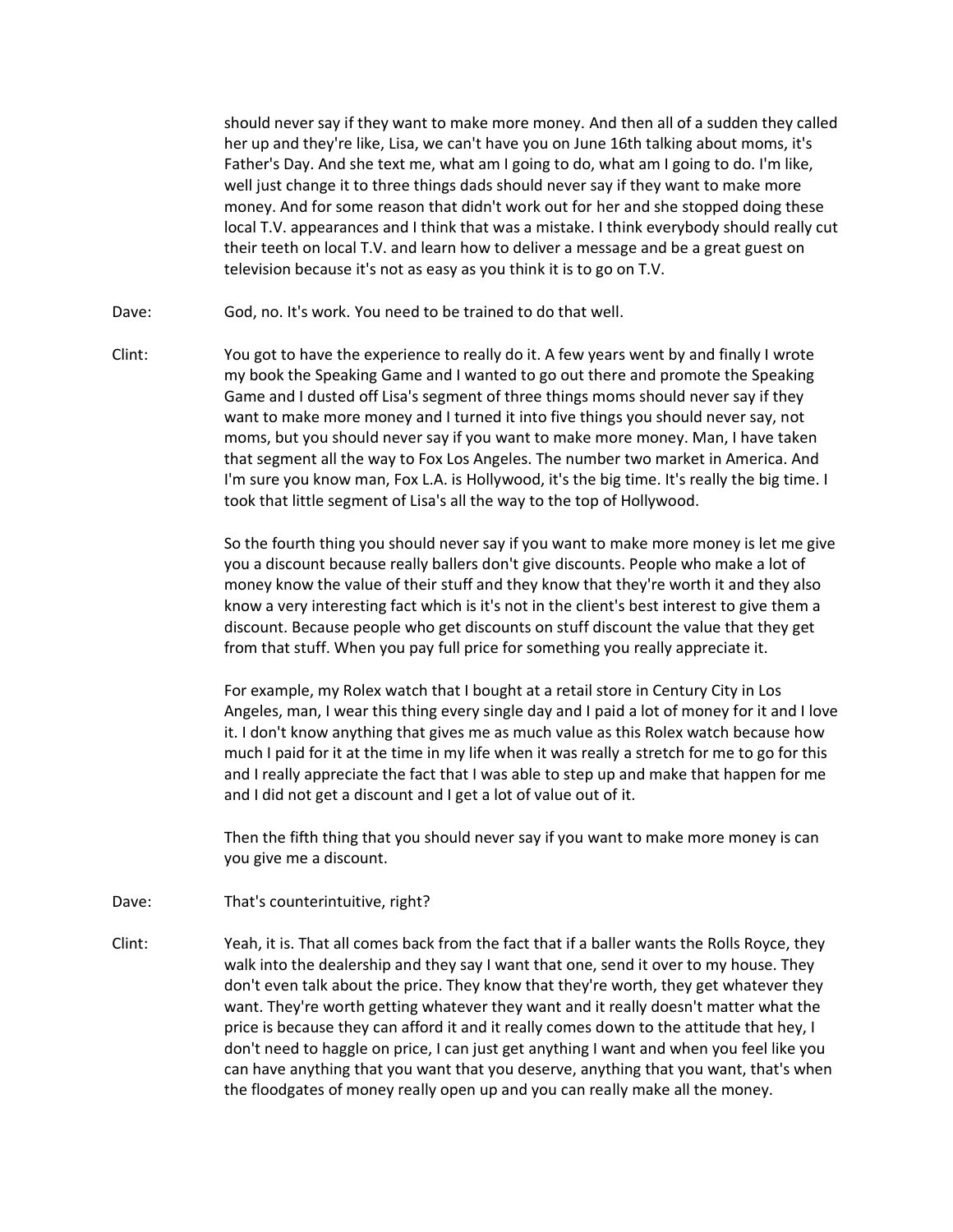- Dave: So you're talking about that more from an energetic perspective because I guarantee you when you're driving a taxi you you didn't walk around like that. But a lot of people listening, like, they don't have the money to walk into a Toyota dealer and say give me whatever I want with all the options. It seems like being able to get a discount might be a good thing. What's the mindset shift that happens when you just say I'm not going to do that?
- Clint: I have to go back to what I learned from my favorite professor in the entrepreneurship department at Wharton, Myles Bass, rest in peace, love that guy. He said there's way better things to negotiate for in a deal than price. Price is the last thing you ever want to negotiate. You want to negotiate terms, you want to negotiate additional benefits. There's so many more powerful things. And for some reason, this money thing, you take a dollar out of a person's pocket and they really resent it. What I like to do when I'm on T.V and I'll do it even right now is, do you have any cash? Thank you sweetie. My wife hands me a hundred dollar bill. When you have one hundred dollar bill and you just take a little piece of it away.
- Dave: Federal crime unless you tape it back together.
- Clint: Yeah, exactly. This doesn't quite work so well anymore.
- Dave: After you tear a third of it off, right?
- Clint: Right. In fact, if you try to pay for anything with just this piece right here, people are going to say no. Even though it's most of the hundred. Even though I've only negotiated away a little piece of it, it still renders the entire thing ineffective and that's what happens when you're negotiating price. It's a weird psychological thing that people really really resent when you take away three dollars an hour off their rate or a hundred dollars off the price of what they're selling you. They're not going to deliver you the same quality of service, they're not going to give you the same kind of delivery experience. They're not going to give you as good a version.

Like I was in the restaurant the other day at happy hour. They have one dollar oysters at happy hour. I've been to that restaurant many times for one dollar oysters at happy hour. And the other day I missed the happy hour and they were three dollar oysters. I got to tell you something man, those oysters for three dollars a piece were way better than the ones you get for the one dollar. They serve you different oysters.

- Dave: No kidding. That I believe.
- Clint: Yeah, they serve you the rejects for one dollar. They serve you the good oysters for three dollars. Doesn't it make sense?
- Dave: I can tell you never going to an all you can eat sushi place. You're not going to like the way you feel that night.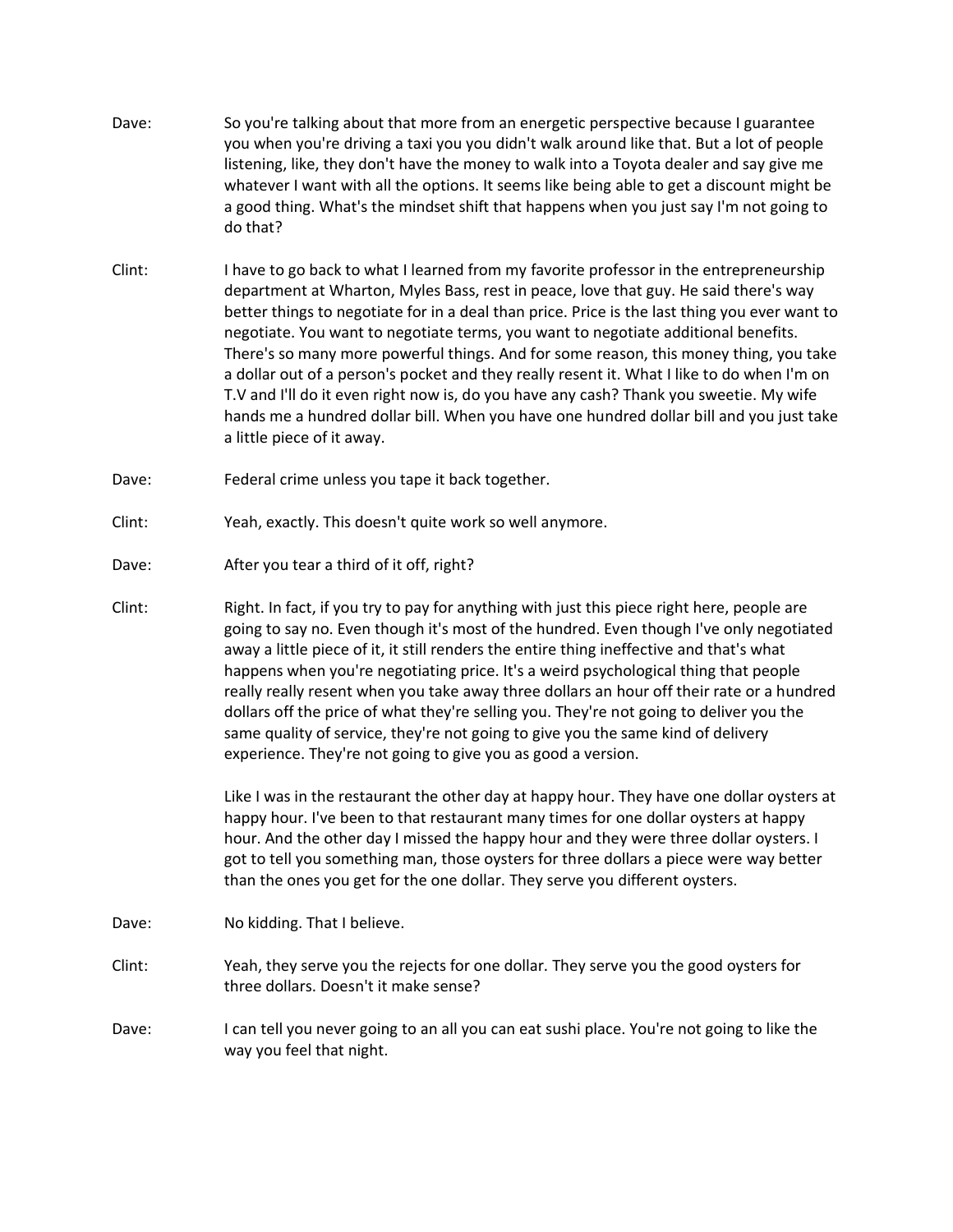| Clint: | Yeah. Ever since seeing those videos on Facebook about the worms in sushi and in<br>salmon, I haven't been eating a lot of sushi. I don't eat any since then.                                                                                                                                                                                                              |
|--------|----------------------------------------------------------------------------------------------------------------------------------------------------------------------------------------------------------------------------------------------------------------------------------------------------------------------------------------------------------------------------|
| Dave:  | You're the guy who used to eat raw meat all the time, that's too funny.                                                                                                                                                                                                                                                                                                    |
| Clint: | I know, I know, I know.                                                                                                                                                                                                                                                                                                                                                    |
| Dave:  | I assume they freeze the fish the way they're supposed to to kill that stuff.                                                                                                                                                                                                                                                                                              |
| Clint: | I hope so.                                                                                                                                                                                                                                                                                                                                                                 |
| Dave:  | Now, you also talk about five things people should say to be more successful and make<br>more money and just be happier. What are those five things five things?                                                                                                                                                                                                           |
| Clint: | Five things you should always say if you want to make more money. The first thing you<br>should always say is I'm the only one in the world who can do this for you. That's a real<br>key thing to say. If you can't say that, if you don't have a unique positioning in the worl<br>then you are going to have a hard time scraping up crumbs left over by everybody else |

Clint: Five things you should always say if you want to make more money. The first thing you should always say is I'm the only one in the world who can do this for you. That's a really key thing to say. If you can't say that, if you don't have a unique positioning in the world then you are going to have a hard time scraping up crumbs left over by everybody else. It's sad but true. It's really the only thing that kept me in business in the butter business is that I was selling the only organic portion controlled butter pieces. There was nobody else.

> If you wanted to have butter that actually tasted good because unfortunately in the portion controlled butter market there was only melted butter. They would melted into forms. You can tell a piece of butter has been melted if when you look at it it has a shiny surface. If it's rough or dull then it probably was not melted and that is a higher quality piece of butter. I was the only one who wasn't melting the butter for many, many, many, many years and that enabled me to have unique positioning in the world of butter. So that kept me alive as an entrepreneur.

> Now, I've also learned that really an even better way to have unique positioning is to have celebrity status. If you want to walk on fire with Tony Robbins doing it with some shaman in the middle of the Arizona desert is not going to accomplish the same feeling for you. There's only one Tony Robbins that you can go to to have that experience and that's why Tony Robbins makes more money than any other seminar leader in the world is because he has created this perception in the seminar industry at least that he is a celebrity. So, that's a great way to get the unique positioning. That's a really powerful way to be able to say, hey I'm the only one who can do this for you.

The second thing you should always say if you want to make more money is your full name. This is a very subtle thing. I've met a lot of celebrities in my life and every time I meet one they introduce themselves with their full name. Even people who are not household names, like for example when I was at the St Regis in Puerto Rico with my wife we were walking down the beach and along coming the other way is this old guy with a hot young blonde wife and two little white dogs walking on the beach towards us. I'm like, well this guy must be somebody. So we start talking to them and I stick out my hand to shake hands with the guy and he goes I'm Donald Pliner, shoe guy. Every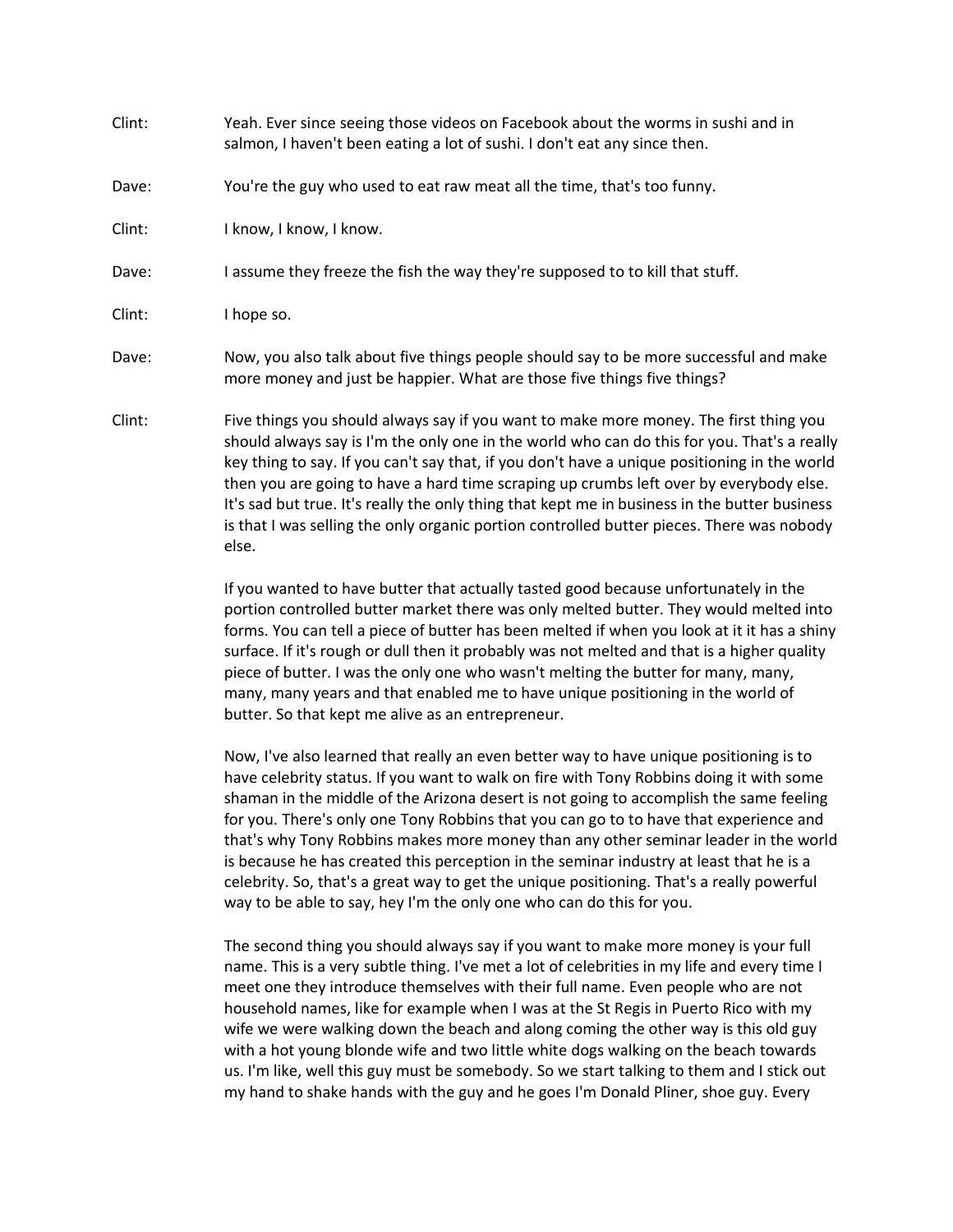woman knows who I'm talking about because he's a celebrity shoe maker. He introduced himself with his full name.

Another interesting story like that I met Daniel Baldwin. I was at Two Bunch Palms Resort in Rancho Mirage. Ever been there?

Dave: Yup.

Clint: That's the one from the movie The Player where they were soaking in the mud. I'm standing at the desk checking out one day and I look to my right and there's this guy who looks like a chubbier more tattoo covered version of Alec Baldwin. So I start chatting him up and I stick out my hand a shake and it goes, "How you going, I'm Daniel Baldwin." Every time a celebrity going to say the full name.

> There's a lot of psychology that's involved in that and this works great even if you are just calling up a restaurant to get a reservation. If you say your full name the person is going to think to themselves well, I don't know who that is but they must be somebody since they said their name as if I should know it. It really works great. I always say say your full name, you've got to think your somebody before other people are going to think you're somebody and saying your full name is a great step to doing that.

The third thing you should always say if you want to make more money is give me the money. People cannot read your mind. If you want your kid to clean their room tell them clean your room and you'll get a lot better results than if you just think about it. And it's the same thing about money. If you want people to buy your stuff you have to ask them for the order and you'll get more orders. If you want them to pay you for what you want to sell you have to ask them Would you like to buy what I have to sell and that will increase the amount of money that you make.

The fourth thing you should always say if you want to make more money is I don't discount but I will be happy to give you this bonus. Now, how does that work in real life? Let's say that you are an auto mechanic like my good friend and client Dave Striegel at Elizabeth Auto Care outside of Pittsburgh, Pennsylvania. I mentioned his name because he's one of my most successful clients. He's come to my celebrity launch pad and he used his 13 T.V. appearances including going on Fox Los Angeles three times to propel him on to the main stage at the Napa Auto Parts convention in Las Vegas in front of 13000 prime prospects for his auto mechanic coaching business.

If you're a mechanic like Dave and somebody says, "\$500 for a brake job, what are you out of your mind. You gotta cut me a little slack here." I would advise Dave to say, "well, I'm sorry sir, the brake job is going to cost \$500 but I'll be happy to detail your car for you and have it look in shiny and new for you when you come and pick it up. That's \$100 bonus that I've given you and I'm happy to do that for you at no charge." That's way better than cutting your prices.

Then the fifth thing you should always say if you want to make more money is I'm very grateful for whatever you're talking about. I'm very grateful to have a person in my life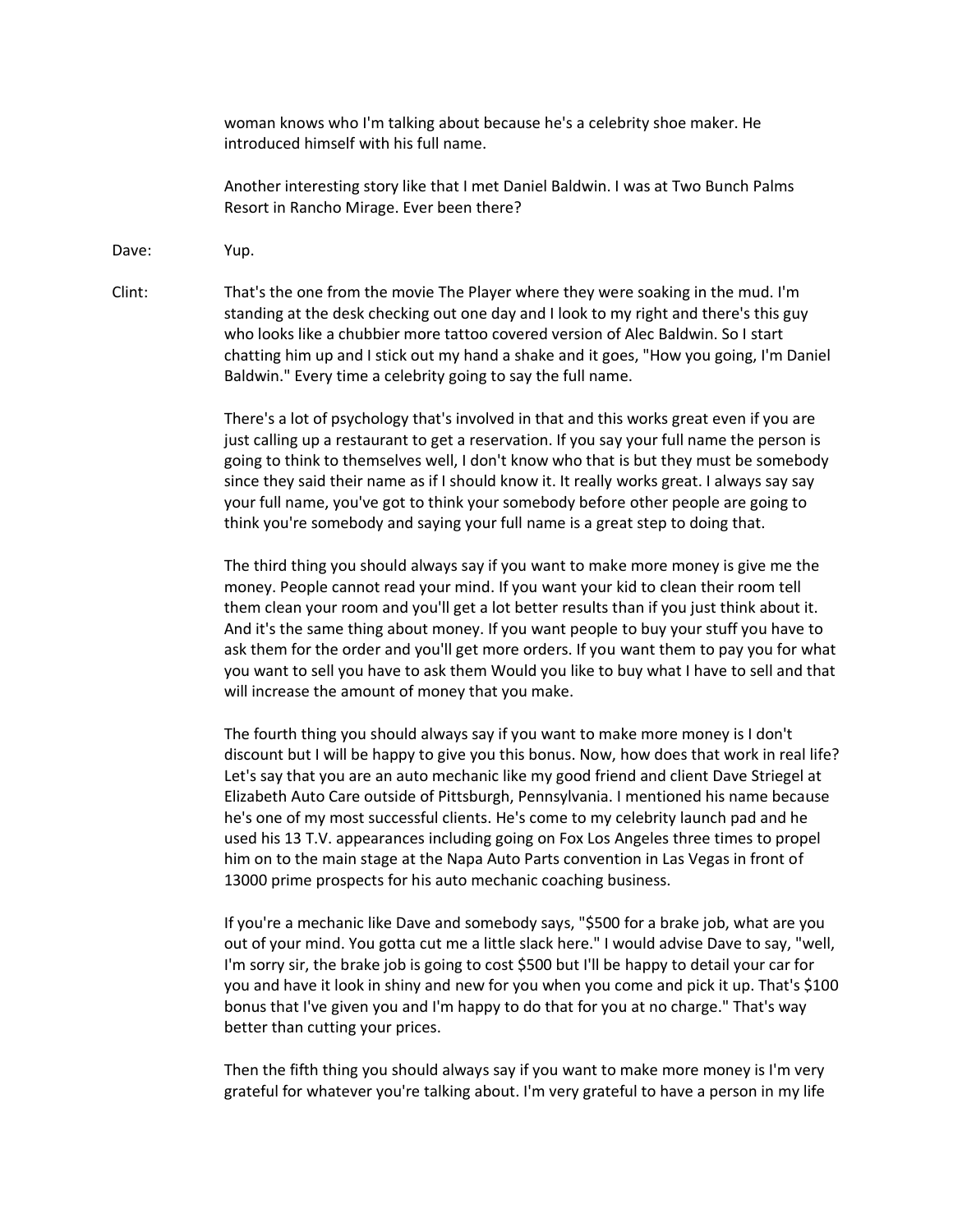like my wife, Allie, who believes in me more than even believed in myself, who shares my goals and dreams and aspirations and has supported me and pushed me as far as I've gotten to be and who's helped me to live a lifestyle that neither of us could have ever imagined. I'm grateful for my clients, I'm grateful for my ability to write, I'm grateful for my mentors. Like even going way back to high school. I went to Stuyvesant High School and I had the great privilege to study creative writing with Frank McCourt, the author of Angela's Ashes. Have you read that book?

- Dave: I haven't but I've heard of it.
- Clint: The most beautiful piece of prose in the English language, Dave. You got to check it out. Angela's Ashes. About his impoverished childhood in Ireland. What an experience to have as a kid courtesy of The New York City public school system to be able to be at the feet of somebody who would become a Pulitzer Prize winning author like that. I've been so fortunate and lucky and I'm even grateful to my father who I've never met. I'm grateful to the man who raised me and put me through the Wharton Business School. He really gave me every opportunity and and supported everything. I never thought about money, money was never an issue. I didn't know we were just lower middle class living in subsidized housing. That didn't go into my mind when I was growing up because we never wanted for anything. I'm so grateful for that.

I'm also grateful to the father I've never met because he allowed me to become my own man. He gave me life and he created a whole interesting chapter for me that I don't even understand yet and it's created a whole theme for me in my life about having the love of fathers. I'm just a very lucky guy and I'm grateful for that. And if you express gratitude in your life I think it will not only help you make more money but it will also help you to appreciate what you have and the life that you're living right now.

- Dave: It's so beautifully put. I love it that you build that into a financial success but also just happiness. It's powerful stuff. If everyone listening, if you just come away from this whole interview with one thing, pick that one up. You also talk about some other stuff that is probably, it's visible but it's probably, it looks unconscious for most people. In your books, in your writing and in Speaking Game you talk to a certain extent about what you can do it with your voice, with your language, with your costume, with your setting. How do you think about setting those things up when you're going to communicate whatever it is you want to communicate?
- Clint: Being a speaker is something that looks really easy. It's like going on T.V.. It looks easy because you've seen a lot of people speak on stages. How hard could it be, I talk every single day. But being really successful at something and making a lot of money from something is always very different than the way amateurs do it. When you are going on television, you have to examine all of these things under a microscope because you only have a few minutes, usually two to four minutes on a network television interview if they're going to even feature you. So you have to really pay attention to all of the elements and that's where I really began to understand how to be powerful and effective as a presenter because of the experiences that I had on T.V.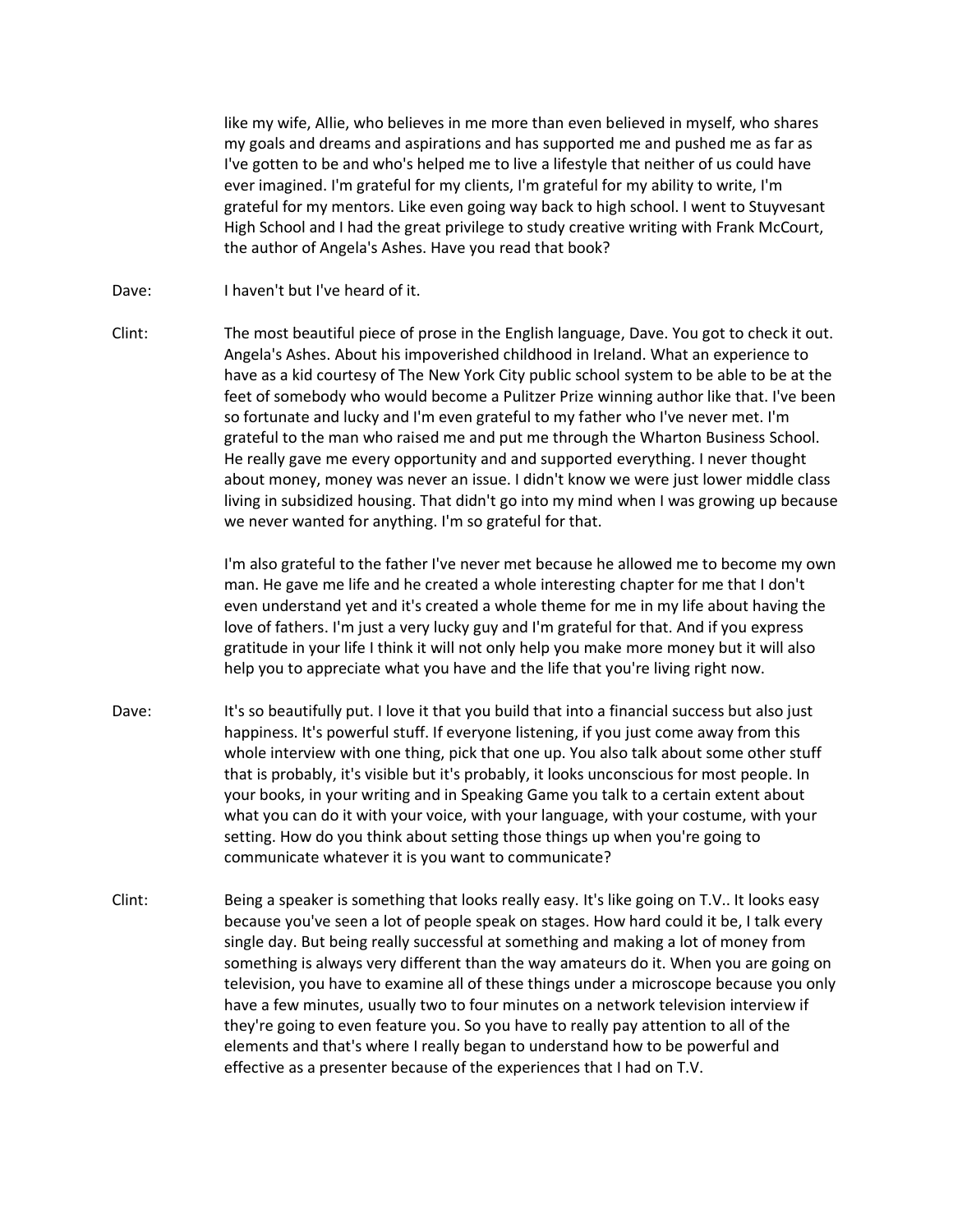I talked about Jonathan Sprinkles earlier. He said to me, "Clint, where do you speak?" And at that point I had only been on television. I said I usually speak on T.V. He goes, "Well, that's a great place to speak." But what I found is that when you use the mathematical formula for how to get on T.V. what it really is is a mathematical formula for how to give a great presentation. That was my evolution into well, I'm actually more than just a coach for people on how to get on television. I'm actually coaching them on how to be great presenters. Then I said, hey, I should write a book about speaking because I have an approach to making money as a speaker that according to Joel Weldon and I know you know Joel very well, one of my great mentors, super smart guy and interestingly enough, tell me if you think I'm off base, one of the most likable people in the world.

- Dave: Very famous speaking coach and just ebullient, effusive, happy guy who just nails everything he does whether it's in front of five people or 5000 people. He never misses a beat.
- Clint: He critiques everybody speeches at Genius Network and the most amazing thing is he's a guy as soon as he tells you all the things you did wrong, you love him even more. And usually people don't like people who tell them what they did wrong but he's so great at speaking. When I was putting together this book, I sent him a copy of it and he's like, "You know Clint, you have done things in speaking to make money that I've never seen anybody else do in my 40 plus years as a professional speaker." That's when I really start appreciating my own unique approach to public speaking and having fun and making money when you speak. All these different things that you would think about when you go on T.V. also apply directly for when you're speaking on a stage.

So for example costume. I'm the only one who talks about costume. I was having a conversation with a host of an event the other day in Las Vegas and I was talking about her choice to wear a certain dress of a certain shortness on the leg. I said, you know, it's a very interesting costume choice that you have there. She never thought of that dress as a costume. That was just a dress that she pulled out of her closet. But when you're a performer in front of an audience, anything you're wearing on your body is your costume. When you're in a movie or television show, they send you to wardrobe to get a costume to wear and it's the same thing any time you're on stage and the word stage can be interpreted loosely to mean any time you're in front of anybody you're wearing a costume.

So I've created a particular costume that I wear all the time and it is what I call my celebrity businessman costume. It's a dark blue suit, a white shirt and a neon color shiny pink tie with no pattern on it because I don't want to distract people. I just want them to focus on me. The neon attracts their eye.

- Dave: I wear a neon tie to not distract people. I think I'd follow you there.
- Clint: Well, I don't have pattern on the tie. The neon just attracts their eye to me ... When I was a little kid growing up I had many jobs. My first job was working on this corner of 23rd Street and Lexington Avenue handing out flyers on the street corners for a dollar an hour when I was 10 years old. Then a couple of years later I talked to guys who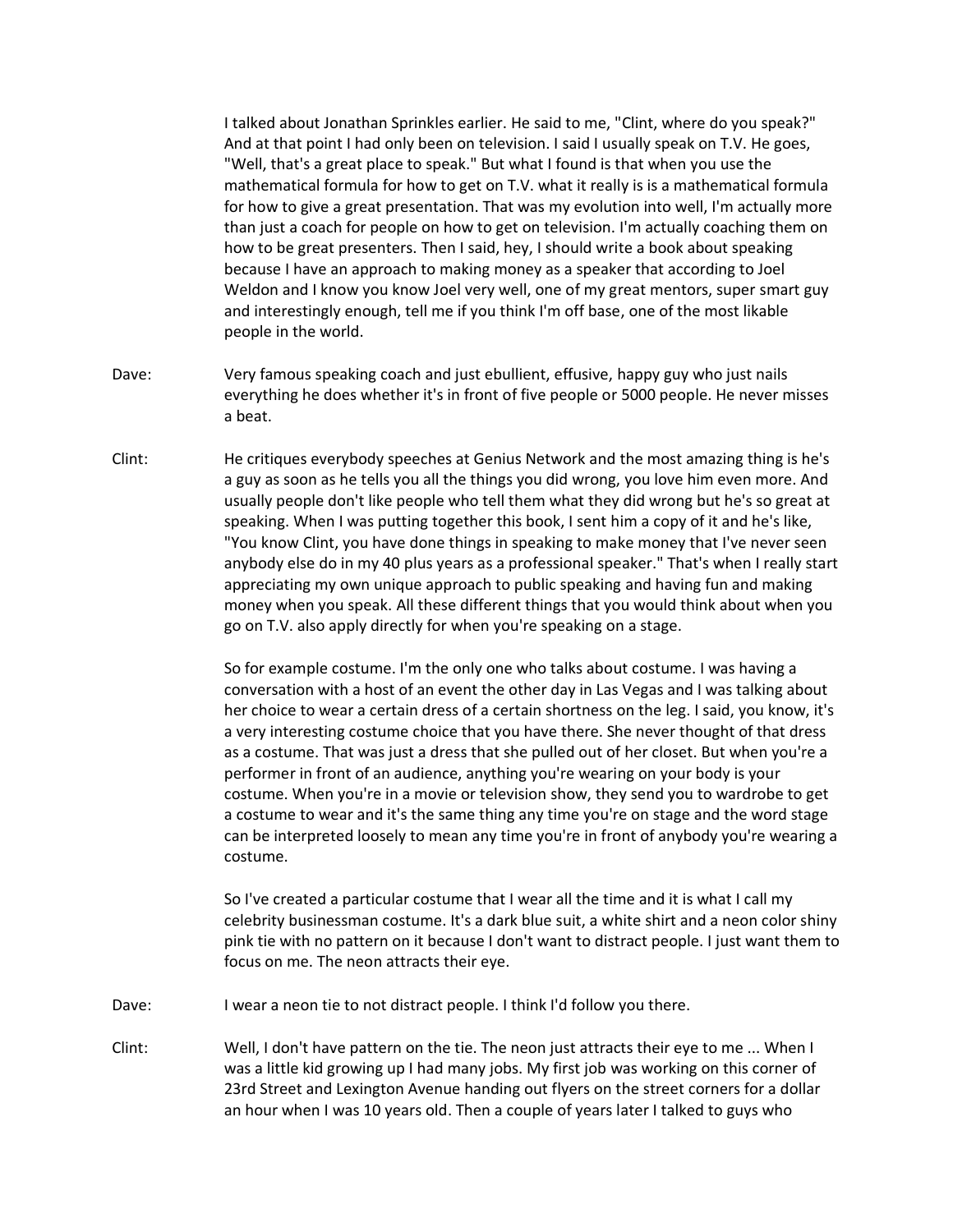owned Barry's Record Store on 23rd Street and Park Avenue to let me work in their store. I remember Barry's Record Store had strobe lights in the window flashing. That's a technique that they use in New York City all the time. You attract the person's eye with a flashing light and then they're looking in your window.

Well that's exactly the same idea with the neon colors that people often wear on television. The neon is to attract your eye to you on the T.V. screen because when you're on T.V. that neon tie is a neon light shining in the person's eye. But I don't put a pattern on it, I never have any patterns because the pattern would distract.

- Dave: Got it.
- Clint: So, these are choices about costume and all of that has to go into what you're doing as a speaker like for example setting. I really learned about setting by attending one of Donald Trump's rallies. Please don't interpret this as a political statement, it's not in any way. But I really studied the rallies of Donald Trump and how they contributed to his success as a candidate. When you went to a Donald Trump rally it looked like you were at a rally for a presidential candidate who was going to win.

There was all this red, white and blue bunting all over the place, there were giant American flags hanging on the wall as a backdrop. There were other flags on poles. There were state flags and the U.S. flag. There were all these signs that said Women for Trump, Latino's for Trump, the Silent Majority for Trump. All those signs were distributed by the campaign to the audience so that there would be appropriate props in the audience as part of the scenario. All of the setting that goes into a presentation or a speech has to be carefully analyzed and designed in order to achieve the maximum impact and the effect that you want to create on your audience so that you can achieve the influence and impact you want in your life. When you really want to get impact and influence you really have to start studying this stuff carefully.

Dave: For most of us listening to this, that stuff just seems like it just happens. I know from experience and having been on Dr. Oz and lots of T.V. shows as well and just having worked with enough people like that, I had no idea coming from the tech world where yeah, I was a [VP in 01:01:59] marketing and I'd make a trade show booth for computer software which is like one percent of what goes into a lot of the type of things you're talking about. But it is done consciously and is sent consciously to make people like us who see it think and feel a certain way.

> The people who are very good at selling or very good at being entrepreneurs or just being known, they're thinking about these details or they have people who think about these details for them. It's a standard and routine thing but it's something that they don't teach you this, even like at Wharton they didn't teach me this. This is actually how the world works for ultra-successful people. I think it's kind of cool that you're just putting it out there for people listening to this.

> So A, you know you're being played by that kind of stuff. It's not an unethical play but it is done consciously. And also, if you're working on your career or you want to be really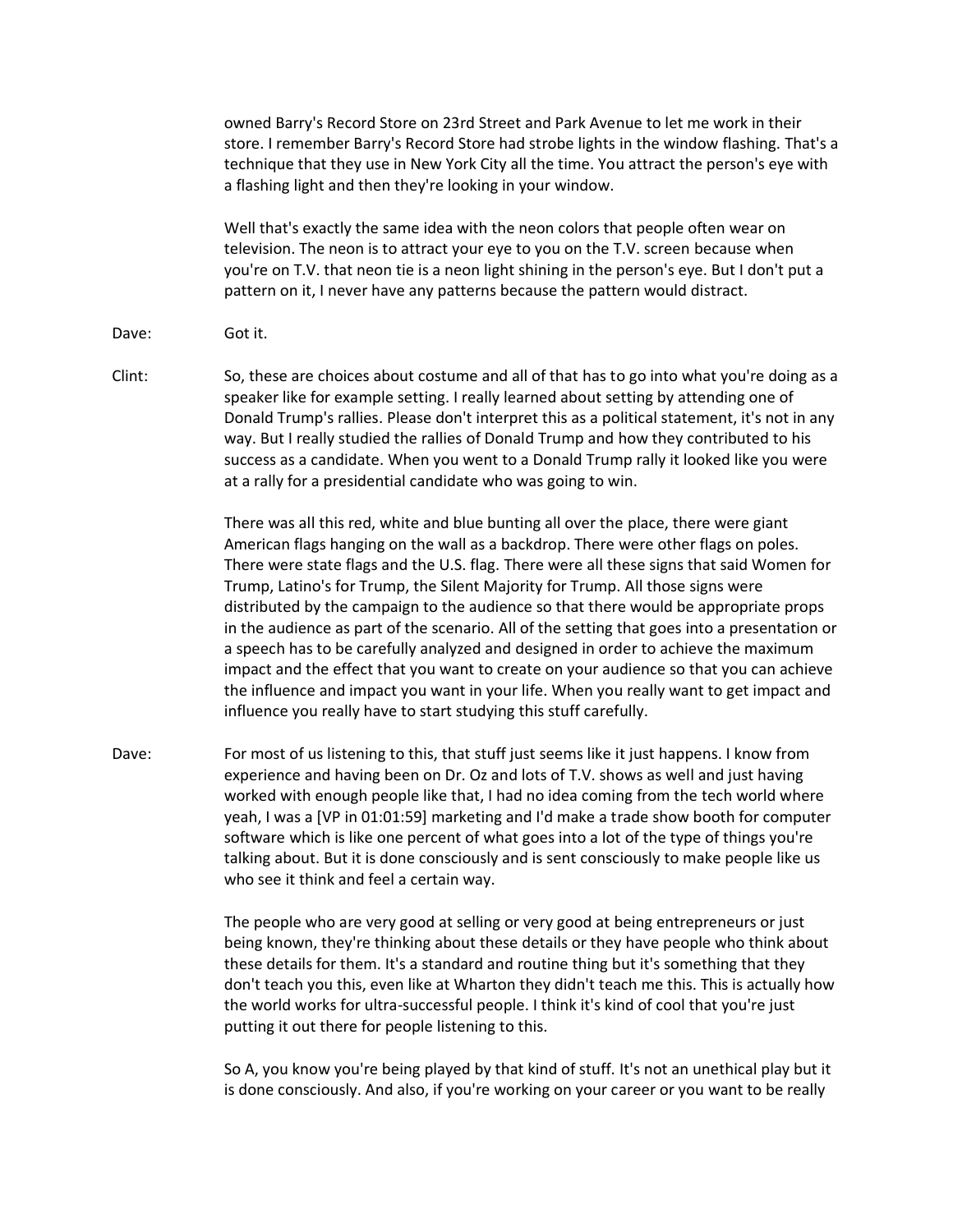good in a play or whatever you're going to do, like all this stuff is part of the equation, is part of the formula. And being aware of it means that is part of your environment and your environment does control your mind. It controls your whole body. So if you take control of that stuff you can feel better, you can perform better. But the people who see what you do you might have a bigger impact on them if get at least most of this at least mostly right. It doesn't have to be perfect.

Clint: I heard a great quote by John Wooden. He said it's the stuff you learn after you know everything that really makes all the difference. You're right, they don't teach any of this stuff at the Wharton Business School. I can't believe that they don't teach you how important it is to create a powerful personal brand. Where's that class. I can't believe they don't teach you about speaking in front of audiences. Where was that class? These are things that are really, really important. I can't believe that they don't teach you the elements of successful costume for business success. Where's that class. These are all things that you have to learn once you get into the big bad world and you're only going to learn them if you can get around and put yourself into situations where you can really appreciate the choices and performances of people who are breakthrough stars.

> Like for example, I recently donated a lot of money and got an opportunity to be in the first row for Chris Rock Concert and meet Chris Rock afterwards and get a photograph with him. I really appreciate the things that he would do with his eyes and with his lips and with his teeth and his jaw while he was performing. Very, very animated with his facial features. In the Speaking Game I talk about that as being expressions. Expressions with your face, being an expressive performer. No one's going to teach you that. That's something that you've got to learn from masters of performance and that's one of the reasons why I go to these intimate encounters with major celebrities and superstars like Donald Trump or Chris Rock or Ringo Starr is to really get to see what are these people like in person. Unfortunately, it's not in any books which is why I wrote the Speaking Game.

Dave: It's a fascinating read and it's something that for people listening who just want to up their game, it's worth your time to read it even if you don't want to be on T.V. even if you don't want to do this level of stuff. There's a costume for every career that tells people you're serious. And it's different for different careers/ I could tell you what I wore as a Silicon Valley geek. If I want to walk into a room and come across with technical credibility, there is a costume. It's different than the hot pink tie. If I would have worn that it basically screams I don't know how to code.

> But if you show up in the wrong thing it also screams I don't know how to code. And if you're not aware of it, you're not at least paying attention when you need to look a certain way to achieve a certain result, you're probably not going to get what you want. I think it's just so easy to sort of let that fall by the wayside and all these other things you can do. My intent in sharing this knowledge in this interview is that you don't have to do everything right but just know these are variables you might want to tweak to get the results you want. I think that's why Speaking Game is a cool book.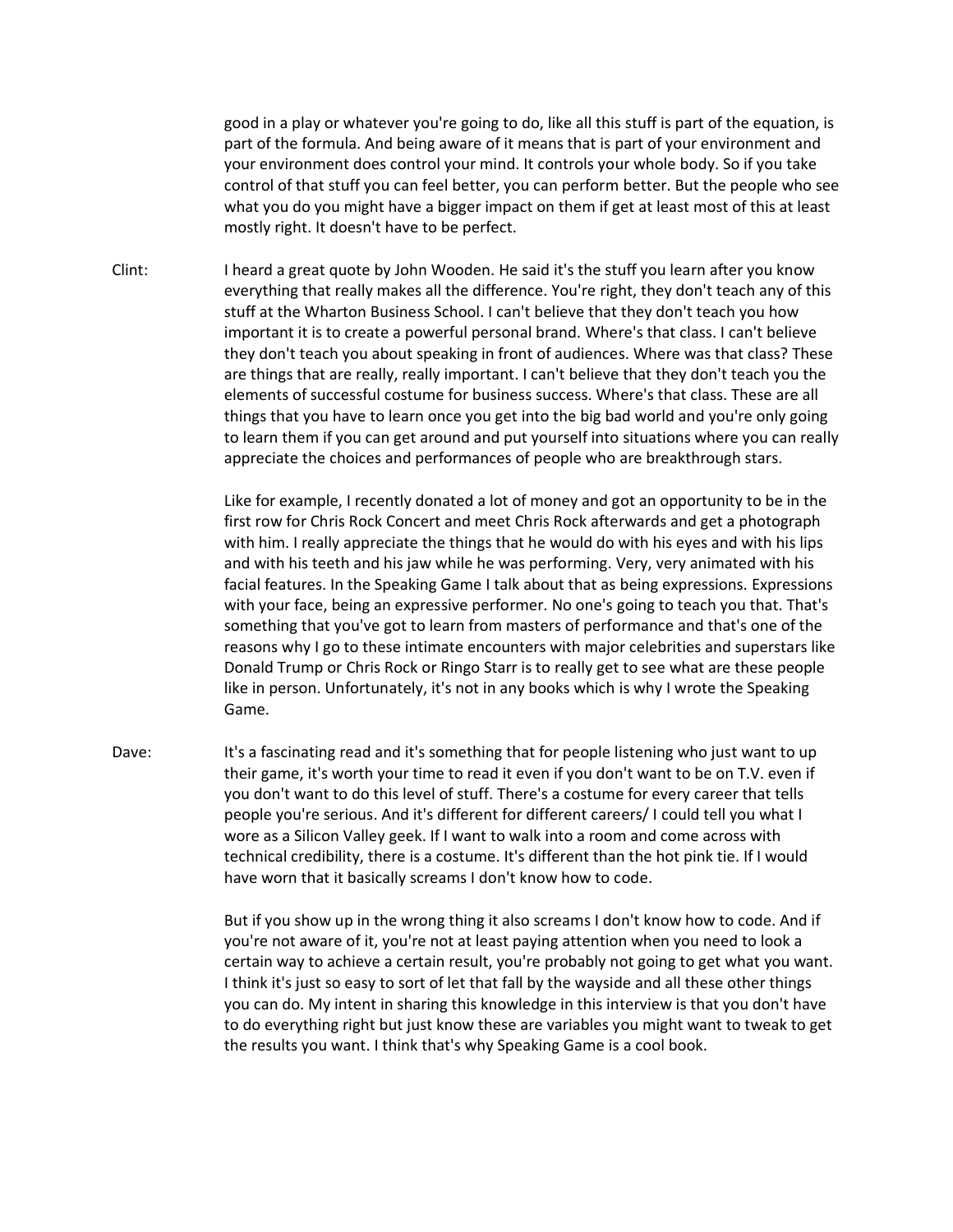Clint, if someone came to you tomorrow and said I want to perform better at everything I do as a human being, what are the three most important pieces of advice you'd offer them?

- Clint: What I say to people who are trying to be better speakers is the most powerful thing you can do as a speaker to get your message across more effectively is to speak louder. Most of the problem that people have when they are speakers is that people can't actually hear what you're saying. If you just speak louder that will help you to communicate way, way, way more effectively and it has very interesting roots in the psychology that goes into speaking louder. In order to speak louder, you must be more confident of your message. And in order to be more confident of your message, you really have to think about what you're saying more. And so, just the simple act of speaking louder will necessitate you having more confidence and being smarter in the process of communication. Does that make sense?
- Dave: That makes sense.
- Clint: The second thing that you can do if you want to be more effective in your life and especially in your communication and I think success in your life as Tony Robbins says, your quality of your communication determines the quality of your life. So I'm going to really focus on communication. The second thing you can do if you want to be a better communicator and therefore live a better life is to speak faster. And again, that goes back to you can't speak fast unless you know what you want to say. You can't speak fast unless you're really confident and passionate about what you want to say. The most passionate speaker is always viewed as the best speaker.

The interesting thing about speaking fast is that look, I don't really have to know what I want to say if I'm going to be able to speak fast. I can just speak fast, I can even speak fast. It doesn't really matter. It's a skill that can be learned actually to speak faster but it tricks the listener into thinking that you really know and that you have confidence and passion about what you're talking about. So speak louder, speak faster, and then it comes down to rehearsal.

I think the most important thing for any kind of performer, for any kind of business person, for any kind of marketer, for any kind of speaker is rehearsal. What happens in rehearsal? It forces you to iterate your message. It forces your message to evolve. Marketing is just messaging. When you are saying messages over and over and over, you will find little, little tweaks that happen to the message along the way. For example, I began this interview with a celebrity impersonating of Elvis Presley. And I said, honey, every time I go on stage I get them butterflies, that means you're alive. Now that Elvis Presley impersonation came out of rehearsal that I was doing for an appearance talking about getting over your fear of public speaking on NBC Phoenix a couple of years ago. I was rehearsing walking around in a ballroom in a circle over and over and over saying my lines that I wanted to say on T.V. the next day.

I kept thinking, I should insert a celebrity impersonation in here. How did Elvis actually sound? So I went on YouTube, I did research. I found some videos of Elvis speaking at a press conference and I heard him say to a reporter, "Honey, every time I do this," and